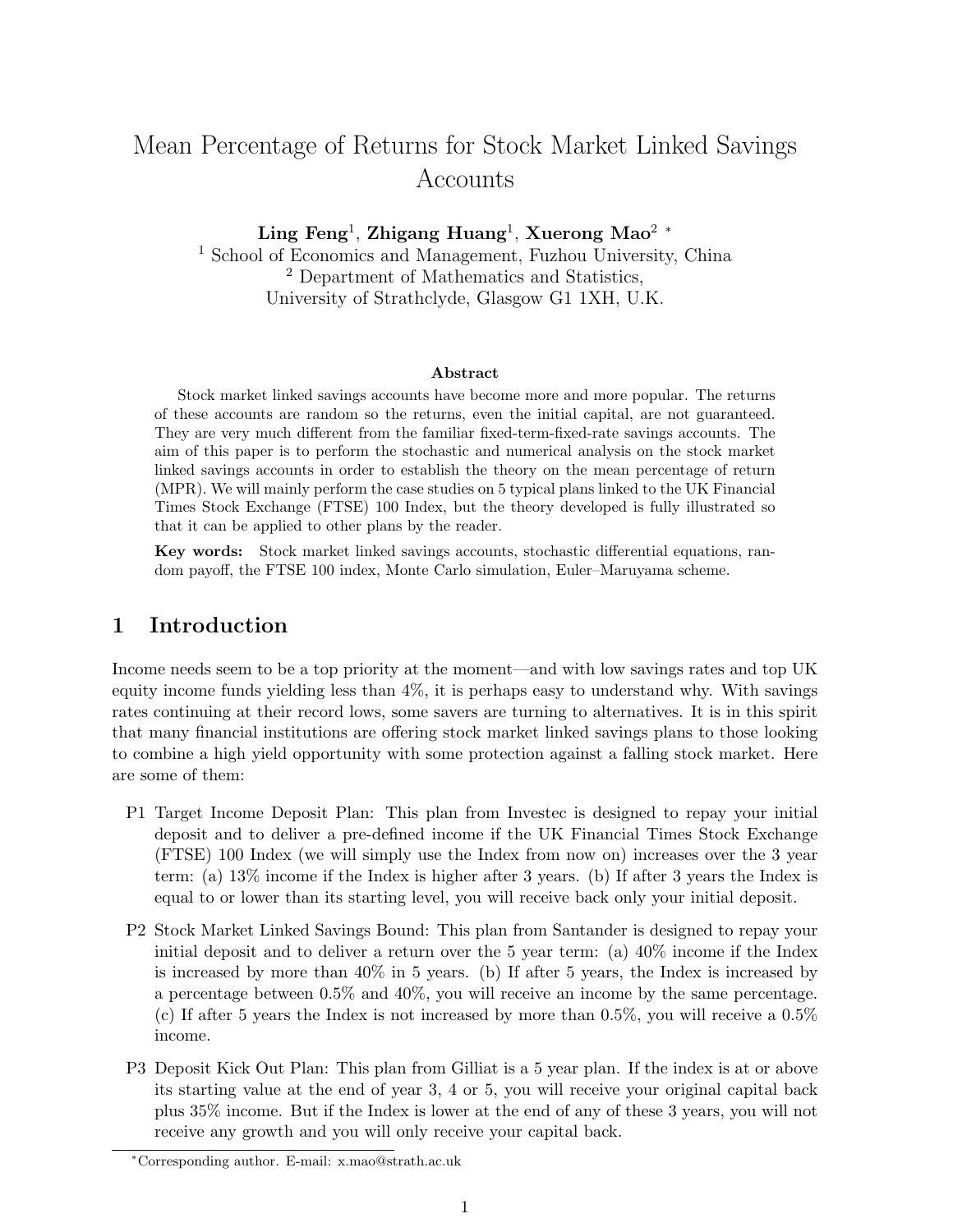- P4 The Investec FTSE 100 Target Income Deposit Plan: This is a six year structured deposit plan linked to the performance of the Index. The Index is measured at the start of the Plan, and then on a yearly basis thereafter. If the average closing level of the Index for the five business days up to and including the anniversary date is higher than 90% of the Initial Index Level a fixed income of 5% gross will be paid to you. If the anniversary Index level is equal to or below 90% of the Initial Index Level no income will be paid for that year. However should the Index meet the required level on any future anniversary, any previously missed income payments will be added back and paid out.
- P5 Income Accumulator Plan: This plan from Morgan Stanley is a six year structured income investment plan linked to the performance of the Index. It offers up to 6.5% each year, with income being accrued for each week the Index closes between 4,500 and 9,000 points if it closes outside of this range, no income will be added for that week. Income payments will be calculated and paid at the end of each quarter, the total income payment being proportionate to the number of Weekly Observation Dates the Index is between the 4,500 to 9,000 range. For example for a quarter consisting of 13 weeks, should the Index finish between the range on 11 of 13 Weekly Observation Dates, the quarterly income payment would be  $1.375\%$  ((0.065/4)  $\times$  11/13). Also included is some protection against a falling market, since your initial capital is returned in full unless the value of the Index at the end of the term is below 4,250 points. If the Index is lower, your initial investment will be reduced by 1% for each 1% that the Final Index Level is below the level of the Index at the start of the plan so you could lose some or all of your original capital.

All these plans are linked to the performance of the Index. The incomes of these plans are random. They are very much different from the familiar fixed-term-fixed-rated savings accounts. The index has increased by 14.43% in year 2013 (see Figure 1 in the end of paper). On the other hand, leading three to six year fixed rates are currently offering between 2.6% and 3.15%, so the plans above look very attractive.

However, the past performance of the Index is not a guide to its future performance. In particular, recalling the past 17-year performance (see Figure 2 in the end of paper), one might feel the Index may have reached its peak and it will decline in the future (Plans P4 and P5 aim to attract these savers). So the returns of these plans, even the initial capital, are not guaranteed.

The aim of this paper is to perform the stochastic and numerical analysis on the stock market linked savings accounts in order to establish the theory on the mean percentage of return (MPR). We will mainly perform the case studies on Plans P1-P5 listed above, but the theory developed is fully illustrated so that it can be applied to other plans by the reader.

Our stochastic and numerical analysis is dependent on the stochastic models for the Index. There are many stochastic models developed in the past 50 years, including the geometric Brownian motion, the CRR model, the mean reverting square root process (see e.g. [1, 3, 4, 5, 7, 8, 10, 13, 14]). In this paper we will use some of these known models to establish our new theory. We have to emphasize that it is certainly not the aim of this paper to model the Index. Our aim is to compute the mean payoffs for the stock market linked savings accounts should the Index follows a given stochastic model.

To illustrate the use of our theory, we will only compare the stock market linked savings accounts with the bank fixed term savings accounts by assuming that the savers choose only one of these two. Leading three to six year fixed rates are currently offering between 2.6% and 3.15% annually. For illustration, we will assume the annual fixed rate is 2.875% (the average of these two) throughout this paper. By the common sense, the saver will not choose a stock market linked savings account if the corresponding MPR is not greater than the percentage of the income of a fixed term savings account. For example, Plan P1 is not attractive if its MPR is not greater than  $8.875\%$  (=  $(1 + 0.02875)^3 - 1$ ).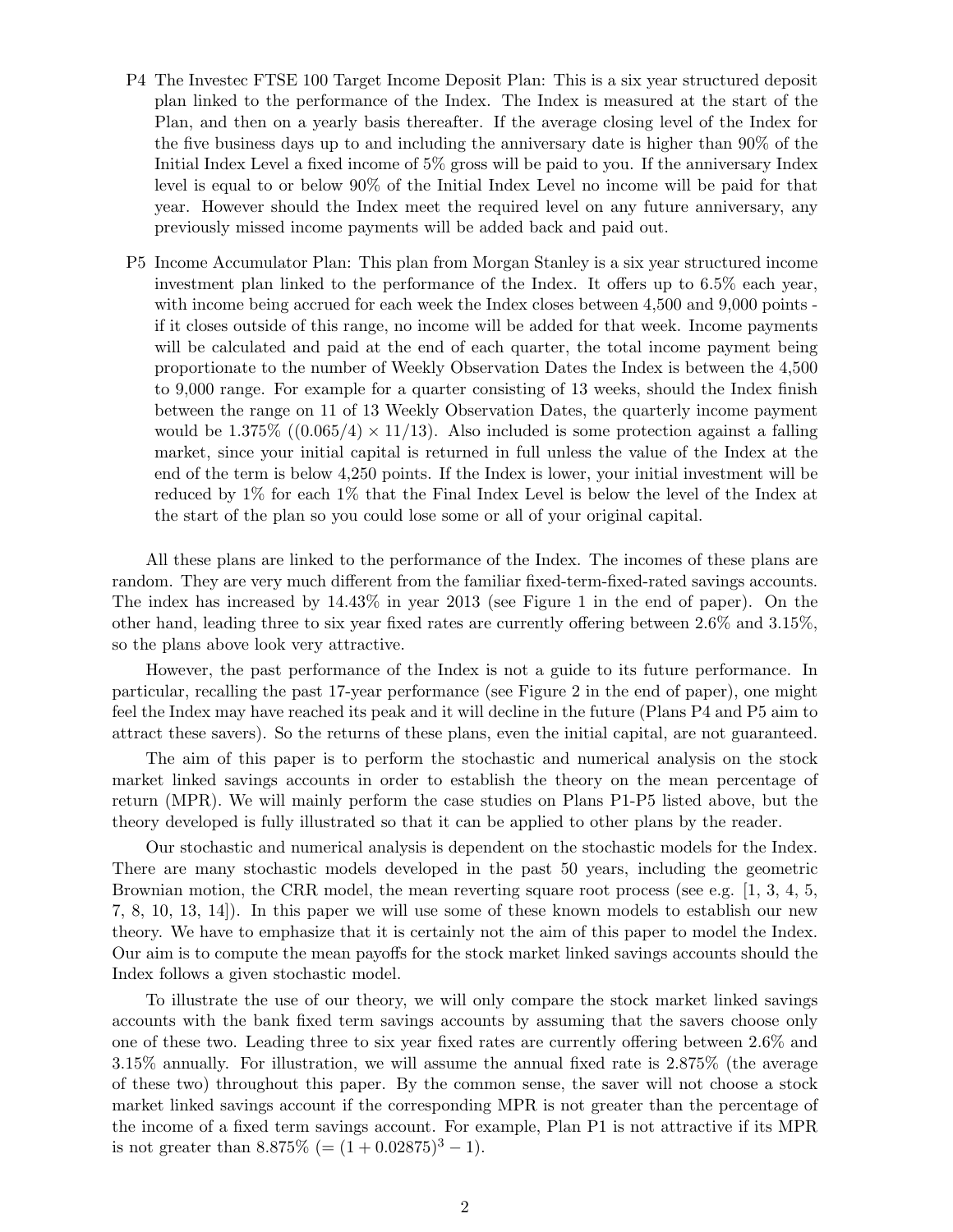### 2 MPR based on Geometric Brownian Motion

In this section we assume that the Index, denoted by  $x(t)$ , follows the geometric Brownian motion (GBM). The GBM was first used by Samuelson [16] in financial modelling. It was later used by Merton [14] and Black and Scholes [1] to derive their Nobel Prize winning pricing formula. Looking at Figure 1 and assuming that the Index will perform in a similar pattern in the future as year 2013, one would feel that the GBM is appropriate.

The GBM is described by the linear stochastic differential equation (SDE)

$$
dx(t) = \mu x(t)dt + \sigma x(t)dB(t), \quad t \ge 0,
$$
\n(2.1)

where  $\mu$ ,  $\sigma$  are both positive constants, known as the growth rate and the volatility, respectively, and  $B(t)$  is a standard Brownian motion defined on a complete probability space  $(\Omega, \mathcal{F}, \{\mathcal{F}_t\}_{t>0}, \mathbb{P})$ with the filtration  $\{\mathcal{F}_t\}_{t>0}$  satisfying the usual conditions (i.e. it is right continuous and increasing while  $\mathcal{F}_0$  contains all P-null sets). Let us highlight that the unit for the time t is year. We let  $t = 0$  be the starting date of the underlying plan and let  $x(0) = x_0 > 0$  be the starting level of the Index. It is well known (see e.g.  $[4, 11, 12]$ ) that the SDE has its explicit solution

$$
x(t) = x_0 \exp\left((\mu - 0.5\sigma^2)t + \sigma B(t)\right), \quad t \ge 0
$$
\n(2.2)

The Index in 2013 is shown in Figure 1 and its daily closing levels are listed in the Appendix. In 2013, there are 253 business (banking) days and we let  $x_i$  ( $1 \le i \le 253$ ) denote these levels. Moreover, the closing level of the Index on 31 Dec 2012 is 5897.81 and we set it as the starting level for 2013, namely  $x_0 = 5897.81$ . Assume that during this year, the Index obeys the SDE model (2.1). Let  $h = 1/253$ . Then, by (2.2), we have

$$
x(ih) = x((i-1)h) \exp\left((\mu - 0.5\sigma^2)h + \sigma[B(ih) - B((i-i)h)]\right), \quad 1 \le i \le 253.
$$

This implies immediately that

$$
\log(x(ih)/x((i-1)h)) \sim N((\mu - 0.5\sigma^2)h, \sigma^2 h).
$$

Set  $\xi_i = \log(x_i/x_{i-1})$ . Then  $\{\xi_i\}_{1 \leq i \leq 253}$  is a sample of the normal distribution  $N((\mu-0.5\sigma^2)h, \sigma^2h)$ . It is therefore well known that the sample mean

$$
\bar{\xi} = \frac{1}{253} \sum_{i=1}^{253} \xi_i
$$

and variance

$$
s_{\xi}^{2} = \frac{1}{252} \sum_{i=1}^{253} (\xi_{i} - \bar{\xi})^{2}
$$

give good estimations for  $(\mu - 0.5\sigma^2)h$  and  $\sigma^2 h$ , respectively. In other words, the estimated growth rate  $\hat{\mu}$  and volatility  $\hat{\sigma}$  satisfy

$$
(\hat{\mu} - 0.5\hat{\sigma}^2)h = \bar{\xi}
$$
 and  $\hat{\sigma}^2 h = s_{\xi}^2$ .

That is,

$$
\hat{\mu} = 253(\bar{\xi} + 0.5s_{\xi}^2)
$$
 and  $\hat{\sigma}^2 = 253s_{\xi}^2$ . (2.3)

Using the data listed in the Appendix with  $x_0 = 5897.81$ , we easily get

$$
\hat{\mu} = 0.1423 \quad \text{and} \quad \hat{\sigma} = 0.1220. \tag{2.4}
$$

A sample path of the solution to the SDE (2.1) with  $\mu = 0.1423$  and  $\sigma = 0.1220$  starting from  $x_0 = 5897.81$  on  $t \in [0, 1]$  is shown in Figure 3 (in the end of paper).

In the remaining of this Section, we will often use these estimated parameters to illustrate our theory. We will also assume that all plans discussed in this paper start from 31 December 2013 and the starting level of the Index is 6749.09 (i.e. the closing level on 31 December 2013), unless otherwise specified.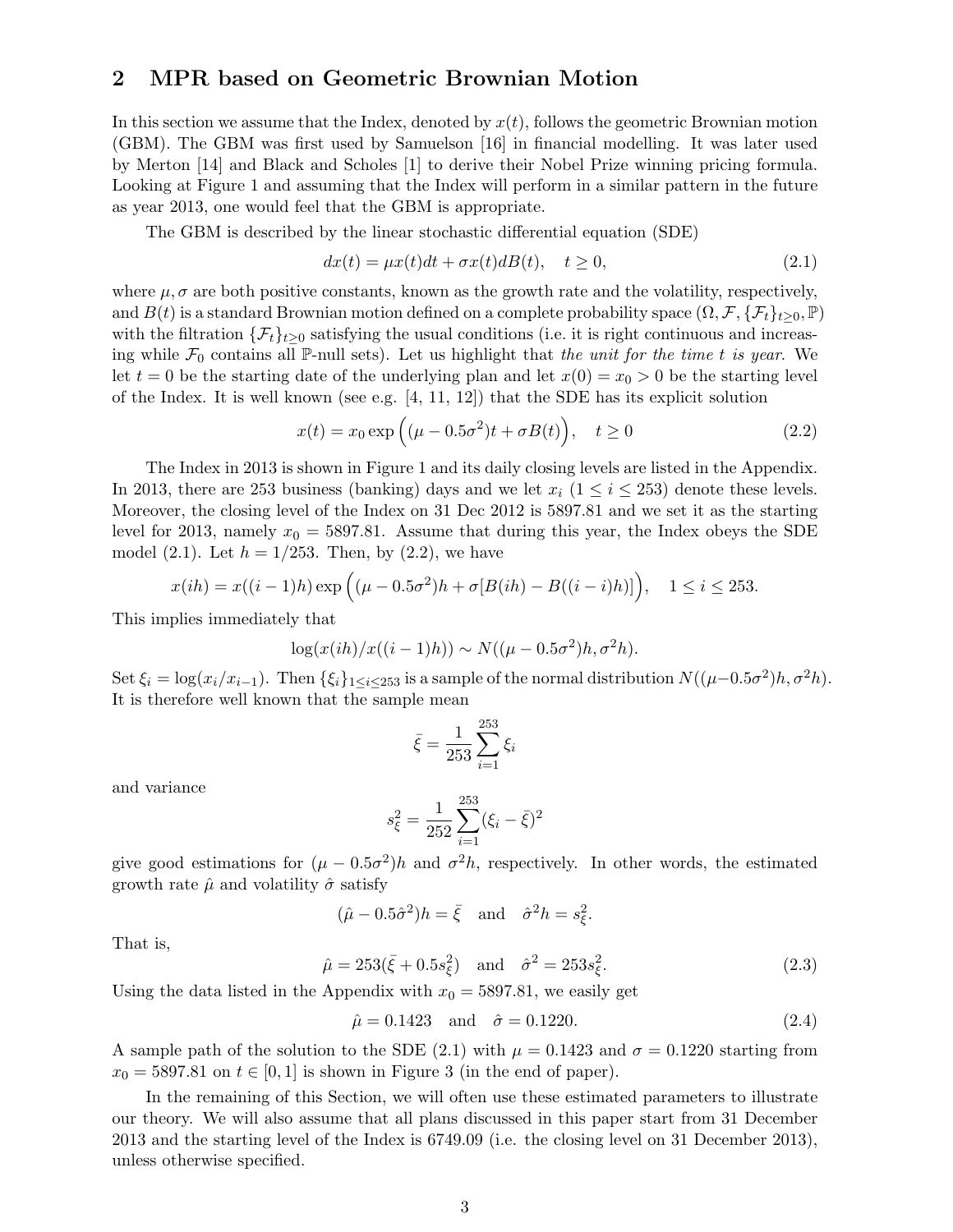#### 2.1 Plan P1

This is the simplest plan discussed in this paper. By (2.2), we have

$$
x(3) = x_0 \exp\left(3(\mu - 0.5\sigma^2) + \sigma B(3)\right) = x_0 \exp\left(3(\mu - 0.5\sigma^2) + \sqrt{3}\sigma Z\right),
$$

where  $Z \sim N(0, 1)$  as  $B(3) \sim N(0, 3) = \sqrt{3}Z$ . (Please recall that the time is measured in years). It is easy to see that  $x(3) > x_0$  if and only if

$$
Z > -\frac{\sqrt{3}(\mu - 0.5\sigma^2)}{\sigma} =: z_1,
$$

where  $=$ : means "denoted by". Hence

$$
\mathbb{P}(x(3) > x_0) = \mathbb{P}(Z > z_1) = 1 - N(z_1),
$$

where  $N(x)$  is the cumulative probability function of the standard normal distribution, namely

$$
N(x) = \int_{-\infty}^{x} \frac{1}{\sqrt{2\pi}} e^{-y^2/2} dy, \quad x \in (-\infty, \infty).
$$

We recall that for Plan P1, the plan holder will receive a 13% return if  $x(3) > x_0$  but nothing if  $x(3) \leq x_0$ . Hence the MPR for Plan P1 is

$$
\text{MPR} = 0.13 \times \mathbb{P}(x(3) > x_0) + 0 \times \mathbb{P}(x(3) \le x_0) = 0.13(1 - N(z_1)).\tag{2.5}
$$

Recall that we assume that the annual fixed interest rate for 3-year fixed rate bounds is 2.875%. By the common sense, one would not take Plan P1 if

$$
MPR \le (1 + 0.02875)^3 - 1 = 0.08875345. \tag{2.6}
$$

If one figures out  $\mu$  and  $\sigma$  he can easily verify if (2.6) holds or not and then decide whether take Plan P1. For example, if one uses the parameters estimated by  $(2.4)$ , namely  $\mu = 0.1423$  and  $\sigma = 0.1220$ , then the MPR = 0.1263897. In this case, he would take the plan.

On the other hand, observing that the Index has continuously grown for 5 years (see Figure 2), he may feel the Index will not grow so fast in the future though the volatility may remain the same as before. He would like to know the range for the value of  $\mu$  for which he would not take Plan P1. Note that (2.6) is equivalent to  $N(z_1) \geq 0.3172812$ , or  $z_1 \geq -0.4753151$ , namely

$$
\frac{\mu - 0.5\sigma^2}{\sigma} \le 0.2744233.\tag{2.7}
$$

This implies  $\mu \leq \sigma(0.2744233 + 0.5\sigma) = 0.04092164$ . In other words, when the volatility is around 0.1220, he would not take Plan P1 if  $\mu \leq 4.1\%$ .

Formula (2.7) can be used in another way. Assume that one feels the growth rate is likely to be about 5% in the next 3 years and he wishes to know the volatility range for which he would not take Plan P1. In this case,  $(2.7)$  becomes  $0.5\sigma^2 + 0.2744233\sigma - 0.05 \geq 0$ , which implies  $\sigma \geq 0.1442749$ . In other words, when  $\mu = 0.05$ , he would not take Plan P1 if  $\sigma \geq 0.1442749$ .

#### 2.2 Plan P2

This plan is slightly more complicated than Plan P1. By (2.2), the percentage of increase of the Index in 5 years is  $\hat{Z}$  − 1 (of course decrease when this is negative), where

$$
\hat{Z} := \exp\left(5(\mu - 0.5\sigma^2) + \sqrt{5}\sigma Z\right),\,
$$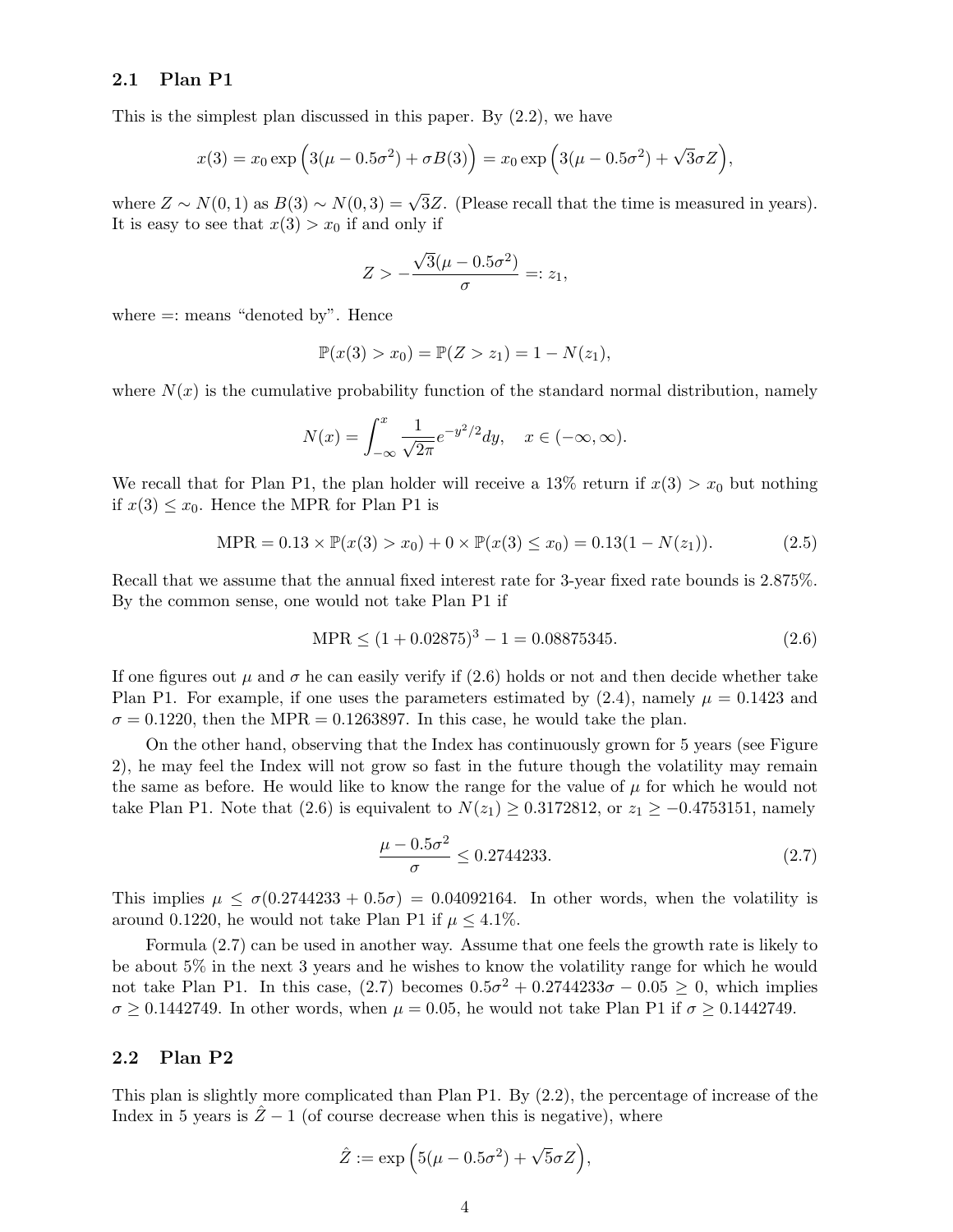where Z appears as  $B(5) \sim N(0, 5) = \sqrt{5}Z$  (similarly in a couple of places later) and := means "denotes". Hence the MPR for Plan P2 is

$$
\text{MPR} = 0.4\mathbb{P}(\hat{Z} - 1 > 0.4) + \mathbb{E}\left((\hat{Z} - 1)I_{\{0.05 \le \hat{Z} - 1 \le 0.4\}}\right) + 0.05\mathbb{P}(\hat{Z} - 1 < 0.05),\tag{2.8}
$$

where  $I_A$  is the indicator function of set A, i.e.  $I_A(x) = 1$  if  $x \in A$  and 0 otherwise. In a similar way as we did for Plan P1, we can show

$$
\mathbb{P}(\hat{Z} - 1 > 0.4) = 1 - N(z_2), \quad \mathbb{P}(\hat{Z} - 1 < 0.05) = N(z_3), \tag{2.9}
$$

where

$$
z_2 = \frac{\log 1.4 - 5(\mu - 0.5\sigma^2)}{\sqrt{5}\sigma}, \quad z_3 = \frac{\log 1.05 - 5(\mu - 0.5\sigma^2)}{\sqrt{5}\sigma}.
$$
 (2.10)

Let us now compute

$$
\mathbb{E}\left((\hat{Z}-1)I_{\{0.05\leq\hat{Z}-1\leq0.4\}}\right) = \mathbb{E}\left(\hat{Z}I_{\{1.05\leq\hat{Z}\leq1.4\}}\right) - \mathbb{P}(1.05\leq\hat{Z}\leq1.4) \n= \mathbb{E}\left(\hat{Z}I_{\{1.05\leq\hat{Z}\leq1.4\}}\right) - N(z_2) + N(z_3).
$$

But

$$
\mathbb{E}\left(\hat{Z}I_{\{1.05\leq\hat{Z}\leq1.4\}}\right) = \int_{z_3}^{z_2} \frac{1}{2\pi} \exp\left(5(\mu - 0.5\sigma^2) + \sqrt{5}\sigma z - 0.5z^2\right) dz
$$
  
\n
$$
= \int_{z_3}^{z_2} \frac{1}{2\pi} \exp\left(5\mu - 0.5(z - \sqrt{5}\sigma)^2\right) dz
$$
  
\n
$$
= e^{5\mu} \int_{z_3 - \sqrt{5}\sigma}^{z_2 - \sqrt{5}\sigma} \frac{1}{2\pi} \exp\left(-0.5y^2\right) dy
$$
  
\n
$$
= e^{5\mu} [N(z_2 - \sqrt{5}\sigma) - N(z_3 - \sqrt{5}\sigma)].
$$

Hence

$$
\mathbb{E}\left((\hat{Z}-1)I_{\{0.05\leq\hat{Z}-1\leq0.4\}}\right)=e^{5\mu}[N(z_2-\sqrt{5}\sigma)-N(z_3-\sqrt{5}\sigma)]+N(z_2)+N(z_3). \tag{2.11}
$$

Substituting  $(2.10)$  and  $(2.11)$  into  $(2.8)$ , we get the following theorem:

Theorem 2.1 For Plan P2, we have

$$
MPR = 0.4 - 1.4N(z_2) + 1.05N(z_3) + e^{5\mu}[N(z_2 - \sqrt{5}\sigma) - N(z_3 - \sqrt{5}\sigma)],
$$
\n(2.12)

where  $z_2$  and  $z_3$  are defined by (2.10).

In the common sense, one would not take Plan P2 if

$$
MPR \le (1 + 0.02875)^5 - 1 = 0.152257. \tag{2.13}
$$

In this paper we will use the software R to perform numerical calculations or the Monte Carlo simulations. It is convenient to design the following R-function on  $\mu$  and  $\sigma$  to compute the MPR for Plan P2:

```
P2 \leftarrow function(m, s){
z2=(log(1.4)-5*(m-0.5*s^2))/(sqrt(5)*s)
z3=(log(1.05)-5*(m-0.5*s^2))/(sqrt(5)*s)
z2a=z2-sqrt(5)*sz3a=z3-sqrt(5)*s0.4-1.4*pnorm(z2)+1.05*pnorm(z3)+exp(5*m)*(pnorm(z2a)-pnorm(z3a))}
```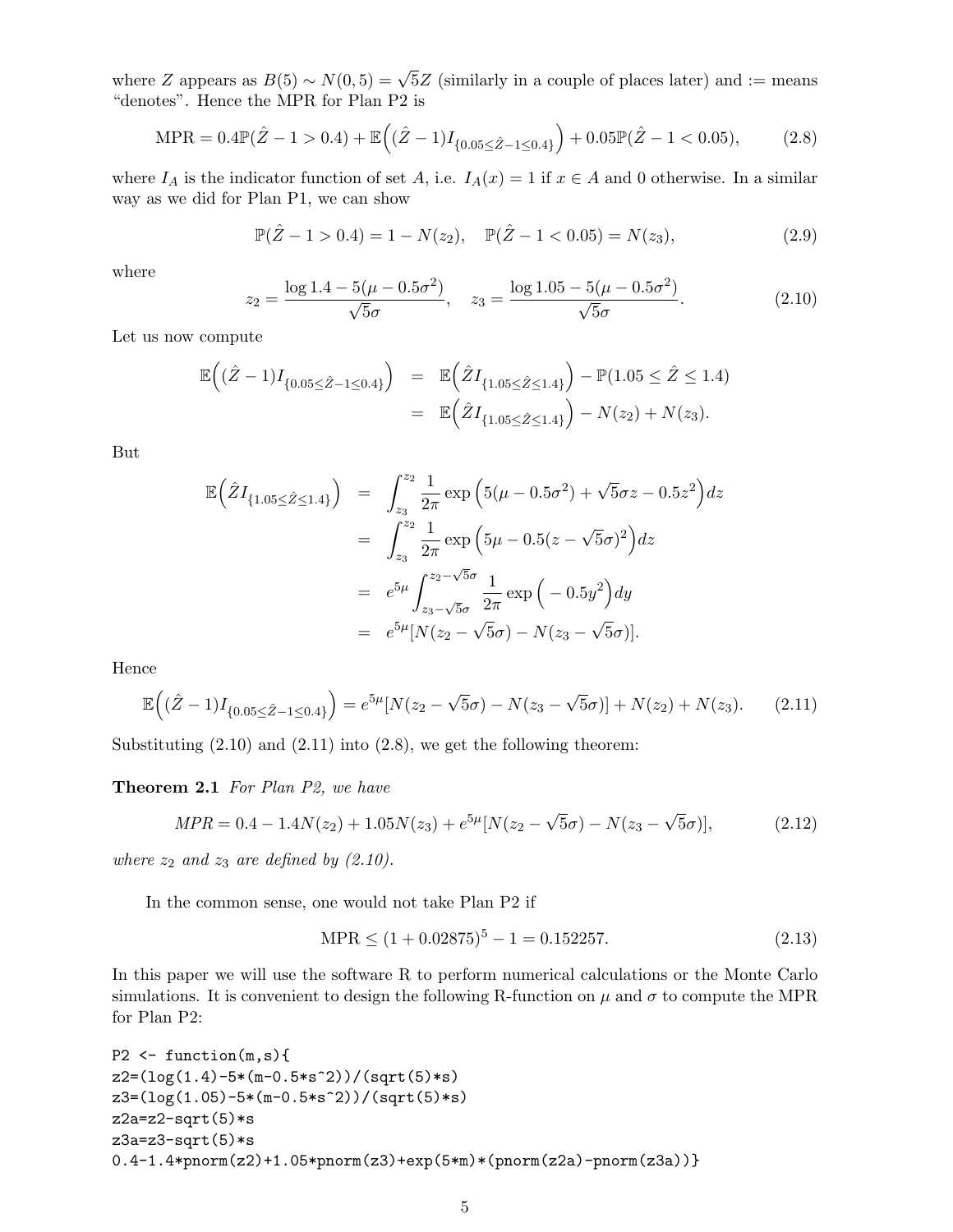For example, if  $\mu = 0.1423$  and  $\sigma = 0.1220$  as estimated by (2.4), entering

P2(0.1423,0.1220)

in R we get the MPR  $= 0.3832473$ . In this case, one should take Plan P2. If we reduce the growth rate to  $\mu = 0.041$  but keep the volatility unchanged, then performing

P2(0.041,0.1220)

we get the MPR  $= 0.2094509$  so Plan P2 is still better than fixed term savings accounts. Recalling that one would not take Plan P1 when  $\mu = 0.041$  and  $\sigma = 0.1220$ , we see Plan P2 seems offer a better return. If we further reduce the growth rate to  $\mu = 0.005$ , the same as the basic rate set by the Bank of England, but still keep the volatility unchanged, then entering

P2(0.005,0.1220)

in R we get the MPR  $= 0.1301531$  so Plan P2 becomes not attractive.

#### 2.3 Plan P3

This plan is more complicated than the two before. It is known that the solution of equation (2.1) is a homogeneous Markov process. Given any  $x(s) = x > 0$  at  $s \ge 0$ , equation (2.1) has the solution √

$$
x(s+t) = x \exp\left((\mu - 0.5\sigma^2)t + \sigma\sqrt{t}Z\right), \quad t \ge 0. \tag{2.14}
$$

It is then easy to show

$$
\mathbb{P}(x(s+t)\leq y|x(s)=x)=N(z_4),\quad y>0,
$$

where

$$
z_4 = \frac{\log(y/x) - (\mu - 0.5\sigma^2)t}{\sigma\sqrt{t}}.\tag{2.15}
$$

Hence the transition probability density of the solution is

$$
p(x; y, t) = \frac{1}{\sqrt{2\pi t}\sigma y} \exp\left(-\frac{[\log(y/x) - (\mu - 0.5\sigma^2)t]^2}{2t\sigma^2}\right).
$$
 (2.16)

By the Markov property, we have

$$
\mathbb{P}(x(3) \ge x_0, x(4) \ge x_0, x(5) \ge x_0)
$$
\n
$$
= \mathbb{P}(x(3) \ge x_0)\mathbb{P}(x(4) \ge x_0|x(3) \ge x_0)\mathbb{P}(x(5) \ge x_0|x(4) \ge x_0)
$$
\n
$$
= \int_{x_0}^{\infty} p(x_0; x_3, 3) \Big(\int_{x_0}^{\infty} p(x_3; x_4, 1) \Big[\int_{x_0}^{\infty} p(x_4; x_5, 1) dx_5\Big] dx_4\Big) dx_3. \tag{2.17}
$$

It is not difficult to show

$$
\int_{x_0}^{\infty} p(x_4; x_5, 1) dx_5 = 1 - N(d(x_4, 1)),
$$

where

$$
d(x,t) := \frac{\log(x_0/x) - (\mu - 0.5\sigma^2)t}{\sigma\sqrt{t}} \quad \text{for } x > 0, \ t > 0.
$$
 (2.18)

Hence

$$
\int_{x_0}^{\infty} p(x_3; x_4, 1) \left[ \int_{x_0}^{\infty} p(x_4; x_5, 1) dx_5 \right] dx_4
$$
  
= 
$$
\int_{x_0}^{\infty} \frac{1}{\sqrt{2\pi t} \sigma x_4} \exp \left( -\frac{[\log(x_4/x_3) - (\mu - 0.5\sigma^2)]^2}{2\sigma^2} \right) [1 - N(d(x_4, 1))] dx_4.
$$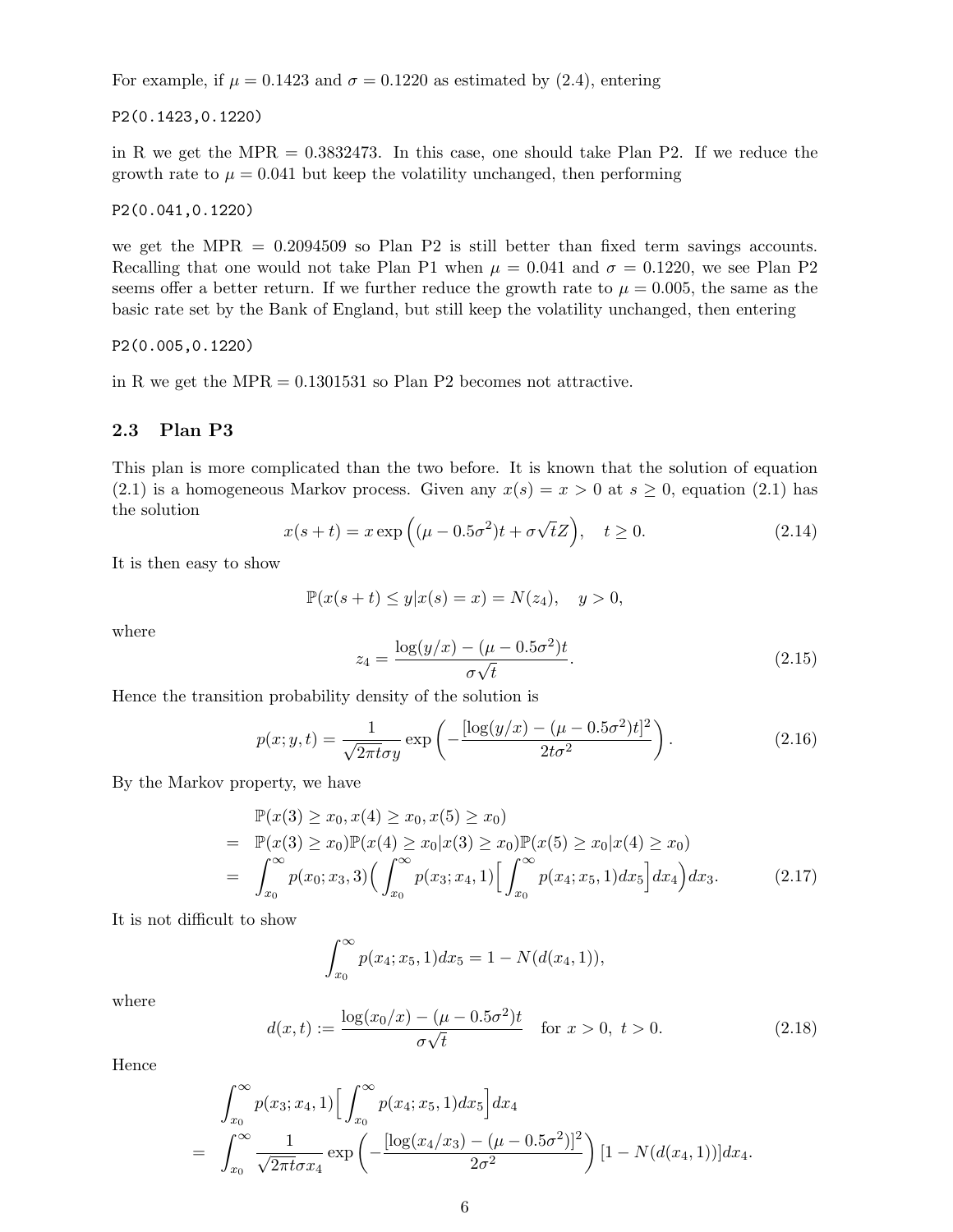Setting

$$
\frac{\log(x_4/x_3) - (\mu - 0.5\sigma^2)}{\sigma} =: \bar{x}_4,
$$

and noting

$$
d(x_4,1) = \frac{\log(x_0/x_3) - [\sigma \bar{x}_4 + 2(\mu - 0.5\sigma^2)]}{\sigma} = d(x_3,1) - \bar{x}_4 - (\mu - 0.5\sigma^2)/\sigma,
$$

we get

$$
\int_{x_0}^{\infty} p(x_3; x_4, 1) \Big[ \int_{x_0}^{\infty} p(x_4; x_5, 1) dx_5 \Big] dx_4
$$
  
\n
$$
= \int_{d(x_3, 1)}^{\infty} \frac{1}{\sqrt{2\pi}} e^{-0.5\bar{x}_4^2} [1 - N(\bar{x}_4)] d\bar{x}_4
$$
  
\n
$$
= \int_{d(x_3, 1)}^{\infty} \frac{1}{\sqrt{2\pi}} e^{-0.5\bar{x}_4^2} [1 - N(d(x_3, 1) - \bar{x}_4 - (\mu - 0.5\sigma^2)/\sigma)] d\bar{x}_4
$$
  
\n
$$
= 1 - N(d(x_3, 1)) - \int_{d(x_3, 1)}^{\infty} \frac{1}{\sqrt{2\pi}} e^{-0.5\bar{x}_4^2} N(d(x_3, 1) - \bar{x}_4 - (\mu - 0.5\sigma^2)/\sigma) d\bar{x}_4
$$
  
\n
$$
= 1 - I(d(x_3, 1)), \qquad (2.19)
$$

where

$$
I(x) := N(x) + \int_{x}^{\infty} \frac{1}{\sqrt{2\pi}} e^{-0.5\bar{x}_4^2} N(x - \bar{x}_4 - (\mu - 0.5\sigma^2)/\sigma) d\bar{x}_4, \quad x \in \mathbb{R}.
$$
 (2.20)

Substituting this into (2.21) we get

$$
\mathbb{P}(x(3) \ge x_0, x(4) \ge x_0, x(5) \ge x_0) = \int_{x_0}^{\infty} p(x_0; x_3, 3)[1 - I(d(x_3, 1))]dx_3.
$$
 (2.21)

In the same way as (2.19) was proved, we can then show

$$
\mathbb{P}(x(3) \ge x_0, x(4) \ge x_0, x(5) \ge x_0)
$$
\n
$$
= 1 - N(d(x_0, 3)) - \int_{d(x_0, 3)}^{\infty} \frac{1}{\sqrt{2\pi}} e^{-0.5\bar{x}_3^2} I(-\sqrt{3}\bar{x}_3 - 4(\mu - 0.5\sigma^2)/\sigma) d\bar{x}_3. \tag{2.22}
$$

Recalling that the holder of Plan P3 will receive 35% income only if  $x(3) \ge x_0, x(4) \ge x_0$  and  $x(5) \geq x_0$  otherwise no income, we hence obtain the following theorem:

Theorem 2.2 For Plan P3, we have

$$
MPR = 0.35 \left( 1 - N(d(x_0, 3)) - \int_{d(x_0, 3)}^{\infty} \frac{1}{\sqrt{2\pi}} e^{-0.5\bar{x}_3^2} I(-\sqrt{3}\bar{x}_3 - 4(\mu - 0.5\sigma^2)/\sigma) d\bar{x}_3 \right), (2.23)
$$

where  $d(x, t)$  and  $I(x)$  are defined by (2.18) and (2.20), respectively.

Although the integration involved cannot be computed analytically, it can be done numerically. For illustration, let us assume that

$$
x_0 = 6500, \ \mu = 0.025, \ \sigma = 0.05.
$$

So  $d(x_0, 3) = -0.8227$  and

$$
MPR = 0.2781611 - 0.35 \int_{-0.8227}^{\infty} \frac{1}{\sqrt{2\pi}} e^{-0.5\bar{x}_3^2} I(-\sqrt{3}\bar{x}_3 - 1.9) d\bar{x}_3.
$$
 (2.24)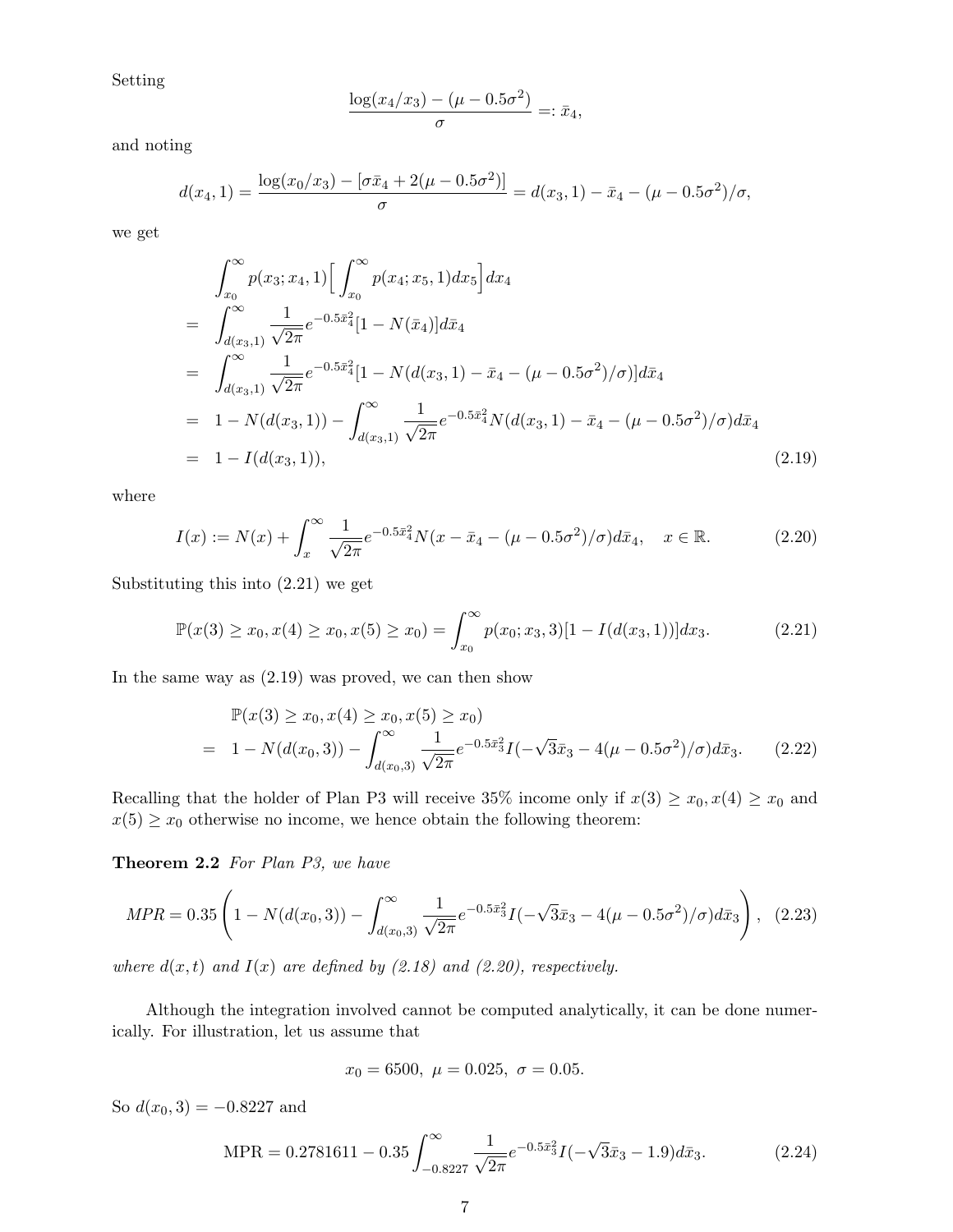Noting  $0 \leq I(x) \leq 1$ , the following formula is accurate enough

$$
MPR = 0.27813 - 0.35 \int_{-0.8227}^{4} \frac{1}{\sqrt{2\pi}} e^{-0.5\bar{x}_3^2} I(-\sqrt{3}\bar{x}_3 - 1.9) d\bar{x}_3
$$
 (2.25)

(the error is less than  $0.35(1 - N(4)) = 1.11 \times 10^{-5}$ ). Also, noting

$$
I(x) = N(x) + \int_{-\infty}^{0} \frac{1}{\sqrt{2\pi}} e^{-0.5(x-u)^2} N(u - 0.475) du, \quad x \in \mathbb{R},
$$

we see that

$$
\left| I(x) - N(x) - \int_{-3.525}^{0} \frac{1}{\sqrt{2\pi}} e^{-0.5(x-u)^2} N(u - 0.475) du \right| \le N(-4) = 3.167124 \times 10^{-5}.
$$

It is therefore good enough to use

$$
I(x) = N(x) + \int_{-3.525}^{0} \frac{1}{\sqrt{2\pi}} e^{-0.5(x-u)^2} N(u - 0.475) du, \quad x \in \mathbb{R}.
$$
 (2.26)

Moreover, we have that  $-$ √  $3\bar{x}_3 - 1.9 = -0.4749$  and  $-8.8283$  when  $\bar{x}_3 = -0.8227$  and 4, respectively. We can now easily compute the MPR using (2.25) numerically. Inputting the following R-codes in R

```
Dt=0.0001
I \leftarrow 1:83535u < -1:35250u<-(u-35250)*Dt
for (i in 1:83535){
x=(i-88284)*Dt
y <- exp(-0.5*(x-u)^2)*pnorm(u-0.475)
I[i] = pnorm(x) + sum(y) *Dt/sqrt(2*pi)x<-1:48228
x<-(x-8228)*Dt
i<- (-sqrt(3)*x-1.9+8.8284)*10000
i <- trunc(i)y<-exp(-0.5*x^2)*I[i]
0.27813-0.35*sum(y)*Dt/sqrt(2*pi)
```
will give us the MPR = 0.2564508. This is larger than  $(1 + 0.02875)^2 - 1 = 0.152257$  so Plan P3 is more attractive than a 5-year fixed rate savings account. Let us point out that the numerical calculations above for the integrals involved use the Riemann sums with sufficiently small partitions  $(Dt= 0.0001)$  so it is almost accurate.

Let us now introduce the Monte Carlo simulation to compute the MPR approximately. The linear SDE  $(2.1)$  has its explicit solutions at  $t = 3, 4, 5$ :

$$
x(3) = x_0 \exp\left(3(\mu - 0.5\sigma^2) + \sigma B(3)\right),
$$
  
\n
$$
x(4) = x(3) \exp\left((\mu - 0.5\sigma^2) + \sigma(B(4) - B(3))\right),
$$
  
\n
$$
x(5) = x(4) \exp\left((\mu - 0.5\sigma^2) + \sigma(B(5) - B(4))\right).
$$

Making use of these solutions, we can simulate a sample of large size for  $(x(3), x(4), x(5))$ . By the large number theory, the proportion of  $\min(x(3), x(4), x(5)) \ge 6500$  gives a good estimation for the probability  $\mathbb{P}(\min(x(3), x(4), x(5)) \ge 6500)$ , and hence we will be able to obtain the MPR approximately. For this purpose, let us design an R-function: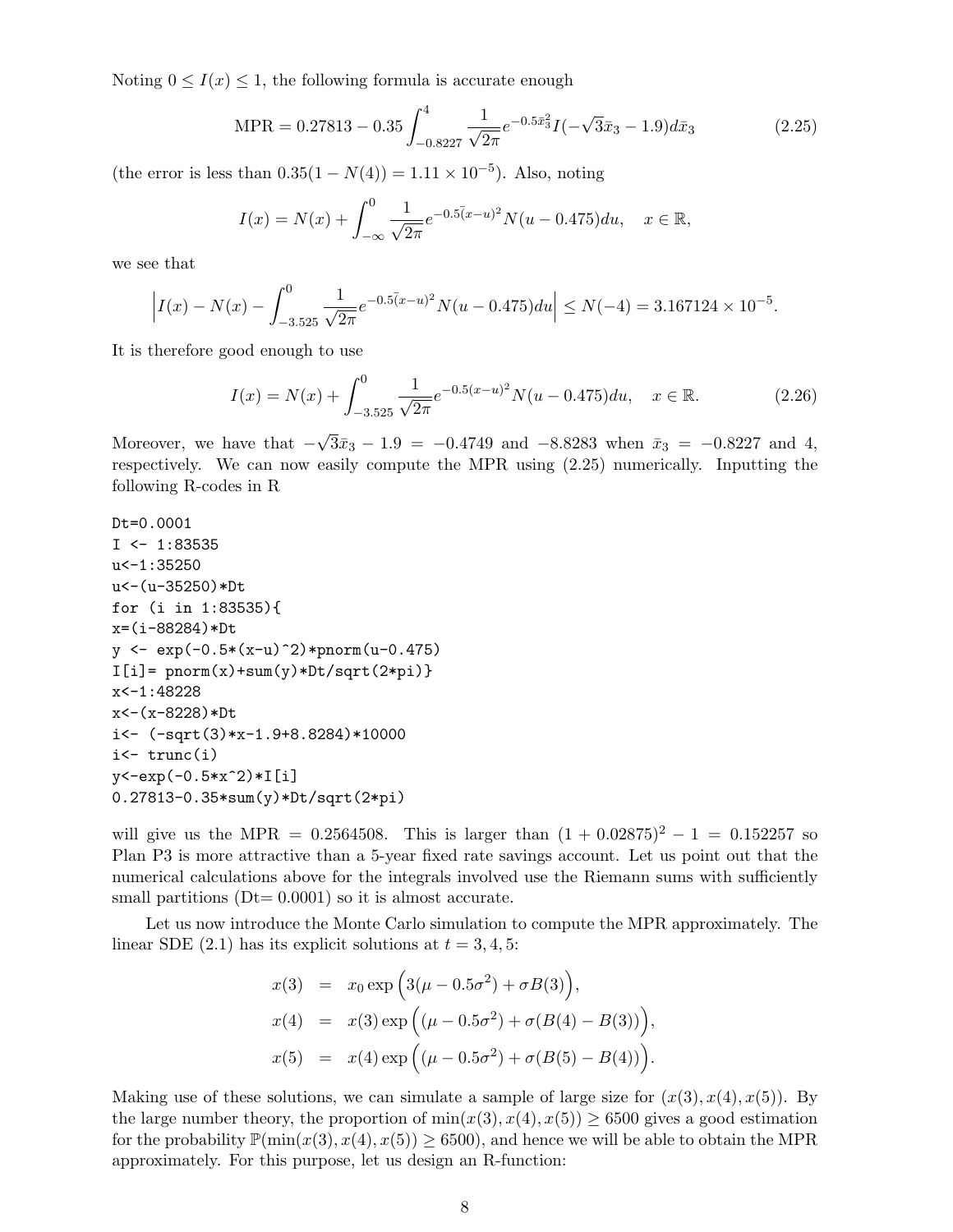```
P3 \leq function(x0,m,s,N)## dx(t) = mxdt + sxdB(t), 0\le t\le 5
## N the sample size, x0 initial value
y \leftarrow 1:3x \leftarrow 1:3for (j \text{ in } 1:N)x[1]=x0*exp((m-0.5*s^2)*3 +s*sqrt(3)*rnorm(1))x[2]=x[1]*exp((m-0.5*s^2)*s*rnorm(1))x[3]=x[2]*exp((m-0.5*s^2)+s*rnorm(1))y[j]=min(x)y[y<x0]<-0
y[y>0]<-10.35*sum(y)/N}
```
Now, we enter

> P3(6500,0.025,0.05,50000)

in R and get the MPR 0.256816, which is very close to 0.2564508 obtained above. Of course, every time the function P3 is performed, a slightly different value for the MPR is produced. This is one difference between the Monte Carlo simulations and the numerical calculations above. However, the value should be around  $0.2564$  as long as the sample size N is sufficiently large (we use  $N = 50000$ ). It is a good idea to perform P3 a number of times and then take the average of the values as the MPR. For example, performing P3 ten times

 $MPR < -1:10$ for (j in 1:10){ MPR[j]<-P3(6500,0.025,0.05,50000)} sum(MPR)/10

we get the average value 0.2563561 for the MPR, which is more accurate. This example has shown the accuracy of the Monte Carlo simulations. There are other advantages. For example, it is simple than the numerical calculations above. The computation time is also much less than the numerical calculations (the reader may try and see the difference).

Moreover, the R-function P3 can handle different SDE parameters and initial values easily. For example, assume that Plan P3 starts from 31 December 2013 and the starting level of the Index  $x_0 = 6749.09$ , the closing level of the Index on 31 December 2013. Moreover, we use the growth rate and volatility as estimated by (2.4), namely  $\mu = 0.1423$  and  $\sigma = 0.1220$ . Performing

P3(6749.09,0.1423,0.1220,50000)

we get the MPR= 0.337736. Keeping  $\sigma$  unchanged but reducing  $\mu$  to 0.041, 0.02, and further to 0.005, we get the MPR 0.206402, 0.157339, and 0.122871, respectively. These Monte Carlo simulations show Plan P3 is more attractive than 5-year fixed rate savings accounts if  $\mu \geq 2\%$ and the volatility is around 0.1220.

The further benefits of the Monte Carlo simulations are demonstrated when we discuss the other plans in the following sections where the analytical solutions become too complicated.

### 2.4 Plan P4

This plan is even more complicated and we do not have an analytical solution yet but we will develop a Monte Carlo method to compute the MPR approximately.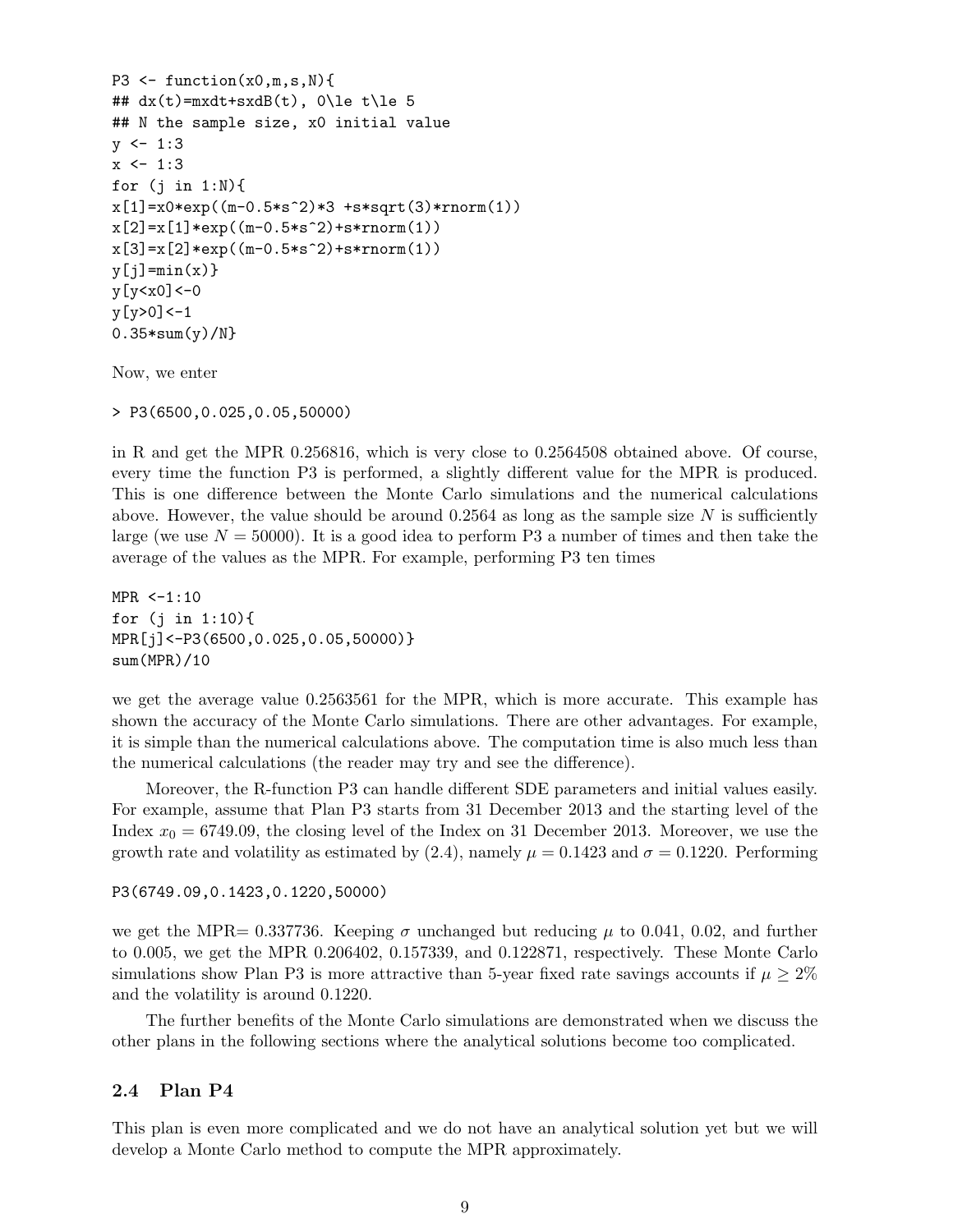First of all, we observe that there are 253 business days per year (ignoring the leap year). We next assume that the plan holder will deposit his income, if any, at each anniversary to a fixed term bank savings account and the annual interest rate is  $r = 0.02785$  (as we assume in this paper). Moreover, the initial index level is the closing level of the Index at the start date of the plan. We may regard the initial index level as unit 1 (i.e. scaled by 6749.09 so  $x_0 = 1$ ), as the SDE model (2.1) is linear and the annual income depends on the percentage change of the Index.

Let us now consider the closing level of the Index for the five business days up to and including the first anniversary date. Set  $h = 1/253$  and let  $Z_1, \dots, Z_5$  follow the standard normal distribution  $N(0, 1)$  independently. Then, these five closing levels are

$$
x(1 - 4h) = \exp\left((\mu - 0.5\sigma^2)(1 - 4h) + \sigma\sqrt{1 - 4h}Z_5\right)
$$

and

$$
x(1 - jh) = x(1 - (j + 1)h) \exp\left((\mu - 0.5\sigma^2)h + \sigma\sqrt{h}Z_{j+1}\right), \quad j = 3, 2, 1, 0.
$$

The payment index level (PIL) for year 1 is

$$
PIL_1 = \frac{1}{5} \sum_{j=0}^{4} x(1 - jh).
$$

If  $PIL<sub>1</sub> > 0.9$ , then 5% income is paid at the first anniversary date. The holder can then deposit it in a savings account and hence by the end of the Plan, he will get  $0.05(1+r)^5$ . If  $PIL_1 \leq 0.9$ , no payment is made at the first anniversary date. Similar, we can get  $PIL_i$  for year  $i$  ( $2 \le i \le 6$ ). Let PIL = (PIL<sub>1</sub>,  $\dots$ , PIL<sub>6</sub>), i.e. the payment index level vector. For example, if  $PIL = (0.89, 0.91, 0.86, 0.85, 1.01, 0.87),$  then at anniversaries 1,3,4 and 6, no payment is made, but at anniversaries 2 and  $5, 2 \times 5\%$  and  $3 \times 5\%$  incomes are paid, respectively. In the end, the plan holder receives  $2 \times 0.05(1+r)^4 + 3 \times 0.05(1+r)$  (percentage of) income.

Let us now design an R-function to perform the Monte Carlo simulations in order to get the MPR for this plan:

```
P4 \leq-function(m,s,r,N){
## dx=mxdt+sxdB(t), r fixed interest rate
## N sample size
h=1/253
b=m-0.5*s^2pay <- rep(0,times=N)
for (i \text{ in } 1:N)Z \leftarrow \text{rnorm}(30)t < -\text{rep}(c((1-4*h),h,h,h,h),time=6)x \leftarrow \exp(b*t+s*sqrt(t)*Z)x \leftarrow \text{cumprod}(x)x \leftarrow \text{cumsum}(x)PIL \leftarrow x[c(5,10,15,20,25,30)]-c(0,x[c(5,10,15,20,25)])
PIL \leftarrow PIL/5
cyr=0
for (i \text{ in } 1:6)if (PIL[j]>0.9) {pay[i]+0.05*(cyr+1)*(1+r)^(6-j)-> pay[i]
cyr=0}
else {cyr+1-> cyr}}}
sum(pay)/N}
```

```
If we use the parameters estimated by (2.4), namely \mu = 0.1423 and \sigma = 0.1220, then
```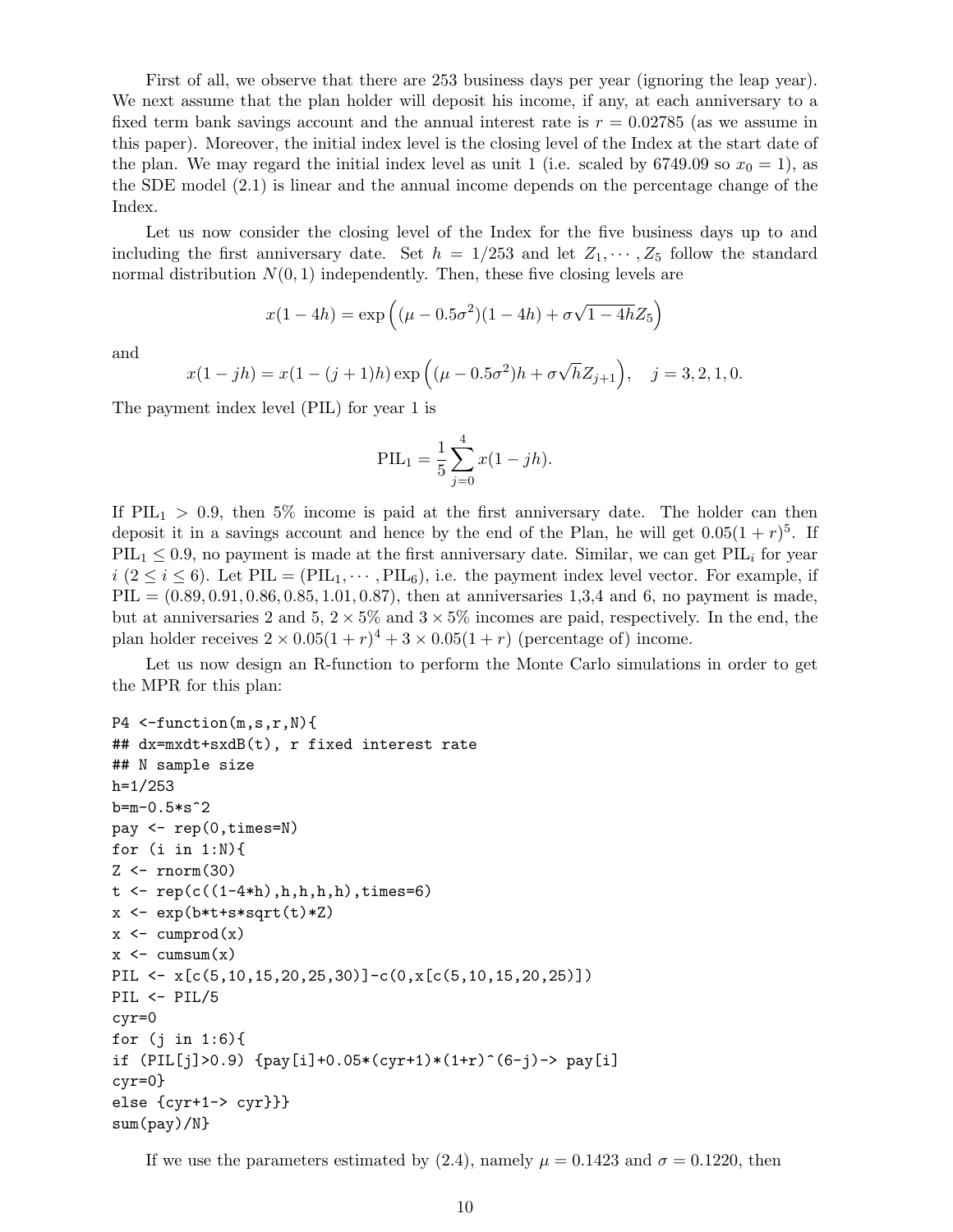P4(0.1423,0.1220,0.02875,50000)

shows the MPR  $= 0.3221625$ . That is, the average percentage of return for 6 years is about 32.22% and this is certainly better than the 6-year fixed term savings bound whose return is 18.54%.

On the other hand, this plan is currently on offer in the UK market in order to attract the savers who have the feeling that the Index may have reached its peak and it will decline in the future (please recall Figure 2), as the plan even offers an income against a falling market up to 10%. Let us assume  $\mu = -0.02$  (the Index declines 2% per year in average) but leave the volatility the same as before. Then

#### P4(-0.02,0.1220,0.02875,50000)

shows the MPR = 0.2034199 so Plan P4 is still better off. Further reduce  $\mu$  to -0.03, we get  $MPR = 0.1828537$  so the plan almost makes even with the fixed-term savings accounts. To see the sensitivity of the volatility, we fix  $\mu = -0.02$  but increase the volatility to  $\sigma = 0.15$ . In this case, we have the  $MPR = 0.1963491$ . These Monte Carlo simulations show that Plan P4 looks attractive unless the Index will decline more than 2% annually in the future.

#### 2.5 Plan P5

This plan is most complicated one among the five plans we discuss in this paper. It has the features of Plans P2 and P4. There are 1520 business days in 6 years (taking leap years into account) so we may assume that there are 304 weeks and 5 business days every week. Assume also in years 1,2,4,5, there are 12,13,13,13 weeks in quarter 1,2,3,4, respectively, but in years 3 and 6, there are  $12,13,12,13$  weeks in quarter 1,2,3,4, respectively. Let  $qw_i$  denote the number of weeks in the *i*th quarter for these 24 quarters. For example,  $qw_1 = 12$ ,  $qw_2 = 13$  etc. We also let  $r_w$  denote the weekly fixed interest rate. So  $(1 + r_w)^{304} = 1.02875^6$  which gives  $r_w = 0.0005595869$ . Moreover, the annual income payment rate is  $r_p = 0.065$  so the quarterly income payment rate  $r_{qp} = 0.01625 (0.065/4)$ .

Set  $h = 6/304$  and let  $Z_1, \dots, Z_{304}$  follow  $N(0, 1)$  independently. Then the closing levels of the Index at the end of these 304 weeks are

$$
x_j = x(j-1) \exp((\mu - 0.5\sigma^2)h + \sigma\sqrt{h}Z_j), \quad j = 1, 2, \cdots, 304,
$$

where  $x(0) = x_0$ . Define the payment indices

$$
\text{PI}_j = \begin{cases} 1 & \text{if } 4500 \le x_j \le 9000, \\ 0 & \text{otherwise.} \end{cases}
$$

Then the proportion of the number of Weekly Observation Dates in quarter  $i$  (1  $\le i \le 24$ ) when the Index is between the 4,500 to 9,000 range is

$$
p_i = \frac{1}{qw_i} \sum_{j=q_{i-1}+1}^{q_i} \text{PI}_j,
$$

where  $q_0 = 0$  and  $q_i = \sum_{k=1}^{i} q w_k$  (i.e. the total number of weeks from quarter 1 to *i*). So the income payment at the end of quarter i is  $r_{qp}p_i$ , which can can be saved for 304 –  $q_i$  weeks resulting the income  $r_{qp}p_i(1+r_w)^{304-q_i}$  at the end of the plan. Thus, the total percentage of income over the 6 years is

$$
\sum_{i=1}^{24} r_{qp} p_i (1 + r_w)^{304 - q_i}
$$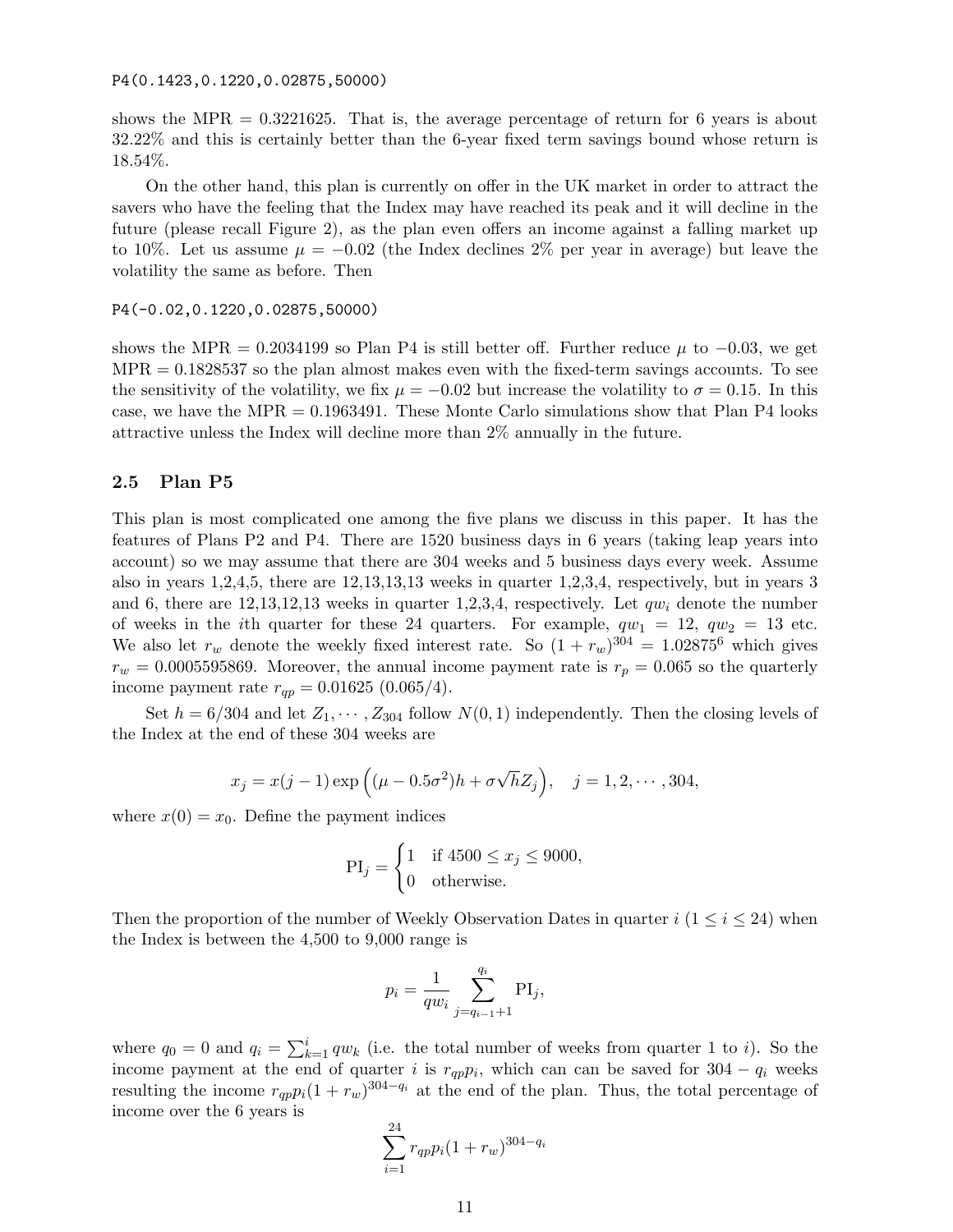and the mean percentage of income is

$$
MPI = \mathbb{E}\left(\sum_{i=1}^{24} r_{qp} p_i (1 + r_w)^{304 - q_i}\right).
$$
\n(2.27)

On the other hand, if the value of the Index at the end of the term, namely the Final Index Level (FIL),  $x_{304}$  is below 4500 points, then initial investment will be reduced by  $(x_0 - x_{304})/x_0$ , which is the percentage of loss. Therefore, the mean percentage of loss in 6 years is

$$
MPL = \mathbb{E}\Big(I_{\{x_{304} < 4500\}} \frac{x_0 - x_{304}}{x_0}\Big). \tag{2.28}
$$

Consequently, the MPR of Plan P5 is

$$
MPR = MPI - MPL.
$$
\n(2.29)

The analysis above enables us to design an R-function compute the approximated MPR for this plan:

```
P5 \leftarrow function(x0,m,s,r,rp,N)rw=(1+r)^{6}(6/304)-1rqp=rp/4
h=6/304
b=m-0.5*s^2qw1 <- c(12,13,13,13)
qw2 \leftarrow c(12,13,12,13)
qw <- c(qw1,qw1,qw2,qw1,qw1,qw2)
q \leftarrow \text{cumsum}(qw)intwk < -304-qincome<-rep(0,times=N)
loss<-rep(0,times=N)
for (i in 1:N){
Z \leftarrow \text{rnorm}(304)x \leftarrow \exp(b * h + s * s q r t (h) * Z)x \leftarrow x0*cumprod(x)PI <- rep(1, times=304)
PI[x<4500] <- 0
PI[x>9000] <- 0
PI <- cumsum(PI)
p <- (PI[q]-c(0,PI[q[1:23]]))/qw
income[i] <- sum(rqp*p*(1+rw)^intwk)
T=0I[x[304]<4500]<-1
loss[i]=I*(x0-x[304])/x0meanincome=sum(income)/N
print(meanincome)
meanloss=sum(loss)/N
print(meanloss)
meanincome-meanloss}
```
For example, if  $x_0 = 6749.09$ ,  $\mu = 0.1423$  and  $\sigma = 0.1220$ , entering

P5(6749.09,0.1423,0.1220,0.02875,0.065,50000)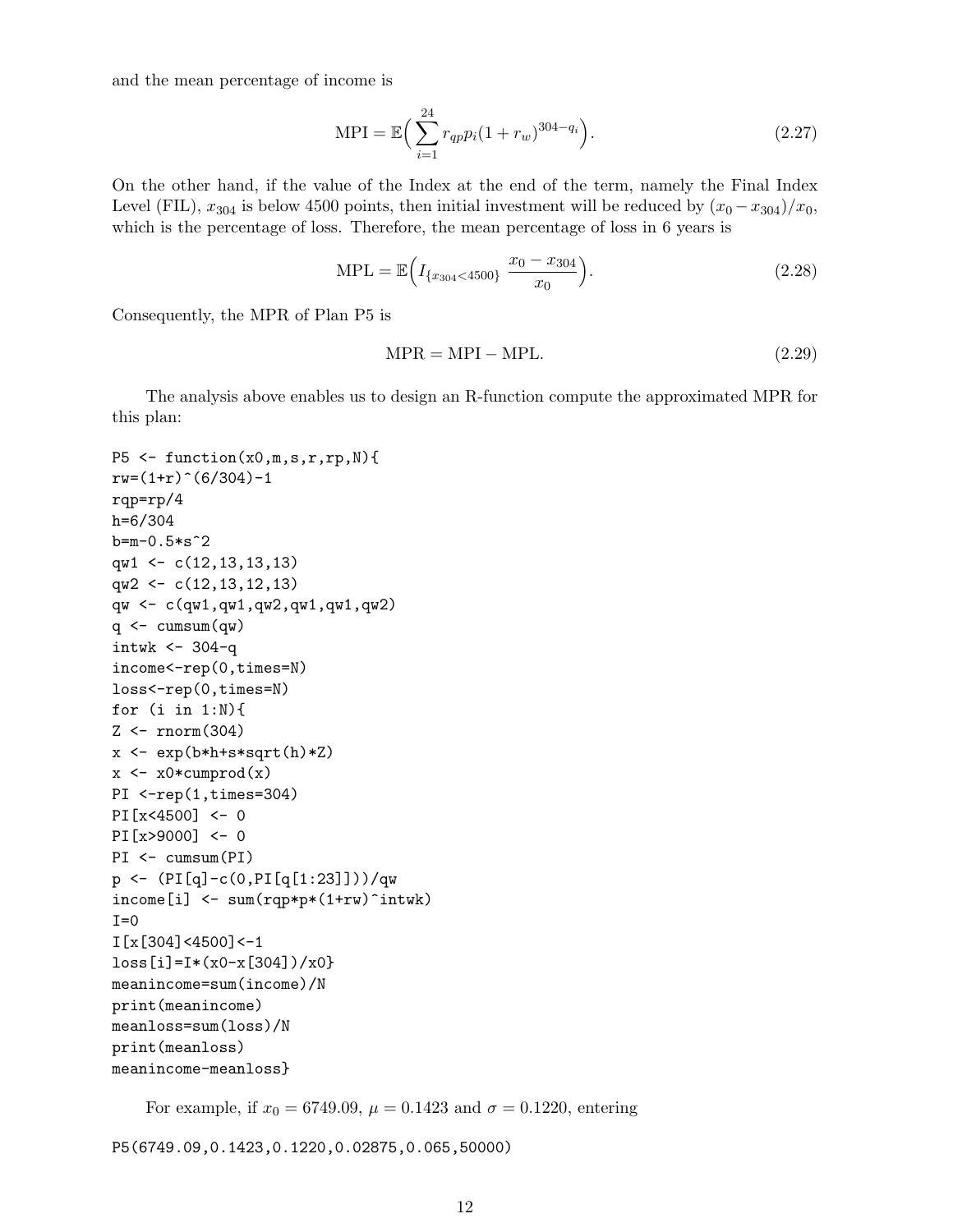in R we get the MPI= 0.181587 and MPL=  $7.344638 \times 10^{-6}$ , and hence the MPR= 0.1815797. As the MPR is less than 0.185384 (=  $(1 + r)^6 - 1$ ), Plan P5 is worse than the 6-year fixed savings account in this case. This is because the growth rate 0.1423 is so large that the Index is very likely to exceed 9000.

Looking at Figure 2, one may feel that the Index is likely to decline in the future. Assume  $\mu = -0.03$  but leave  $\sigma$  unchanged. Then entering

$$
P5(6749.09, -0.03, 0.1220, 0.02875, 0.065, 50000)
$$

in R we get the MPI=  $0.3725448$  and MPL=  $0.1194941$ , and hence the MPR=  $0.2530507$ . In this case, Plan P5 is better than the 6-year fixed savings account.

There is a theoretical formula for the MPL, which will allow us to verify the Monte Carlo simulations. In fact, by the explicit formula  $(2.2)$ , we have

$$
x_{304} = x_0 \exp (6(\mu - 0.5\sigma^2) + \sqrt{6}\sigma Z),
$$

where  $Z \sim N(0, 1)$ . It is easy to see that  $x_{304} < 4500$  if and only if

$$
Z < \frac{\log(4500/x_0) - 6(\mu - 0.5\sigma^2)}{\sqrt{6}\sigma} =: z_5.
$$

Hence

$$
\begin{split}\n\text{MRL} &= \int_{-\infty}^{z_5} \frac{1}{\sqrt{2\pi}} e^{-0.5z^2} \left[ 1 - \exp\left(6(\mu - 0.5\sigma^2) + \sqrt{6}\sigma z\right) \right] dz \\
&= N(z_5) - \int_{-\infty}^{z_5} \frac{1}{\sqrt{2\pi}} \exp\left(6(\mu - 0.5\sigma^2) + \sqrt{6}\sigma z - 0.5z^2\right) dz \\
&= N(z_5) - e^{6\mu} \int_{-\infty}^{z_5} \frac{1}{\sqrt{2\pi}} \exp\left(-0.5(z - \sqrt{6}\sigma)^2\right) dz \\
&= N(z_5) - e^{6\mu} N(z_5 - \sqrt{6}\sigma).\n\end{split} \tag{2.30}
$$

This can be computed in R easily. In fact, in the case when  $x_0 = 6759.09$ ,  $\mu = -0.03$  and  $\sigma = 0.1220$ , entering

```
x0=6749.09
m=-0.03
s=0.1220
z5=(\log(4500/x0)-6*(m-0.5*s^2))/(sqrt(6)*s)pnorm(z5)-exp(6*m)*pnorm(z5-sqrt(6)*s)
```
we get the theoretical MPL $= 0.119745$ . We see the approximated MPL 0.1194941 obtained above by the Monte Carlo simulations is very close to this theoretical result.

The plan holder would hope the Index will not grow or decline too fast. Given the initial level is 6749.09 (almost right at the middle between 4500 and 9000), it is easy to see it is better for the growth rate to be around 0. We can verify this by entering

P5(6749.09,0,0.1220,0.02875,0.065,50000)

which yields the MPR=  $0.3322351$ .

# 3 MPR based on Mean Reverting SDE Models

In the previous section, we have shown how to compute the MPR analytically or numerically or by the method of Monte Carlo simulations assuming the Index follows the GMB. On the other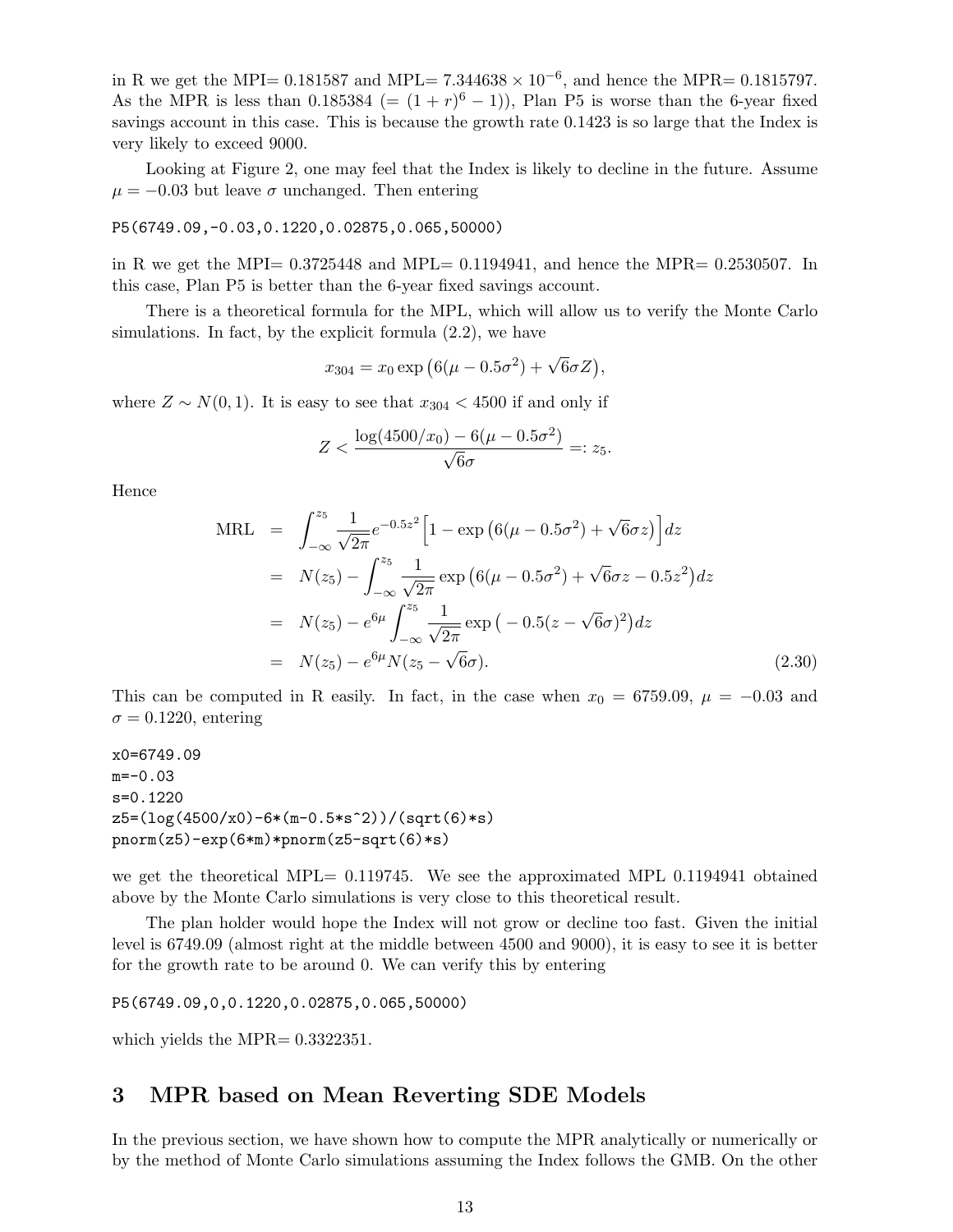hand, if we look at the performance of the Index over the past 17 years (1997-2013) shown in Figure 2, we observe that the Index varies around 5200. It is therefore possibly more appropriate to use mean reverting SDEs models. There are several mean reverting SDEs models (see e.g. [4, 5, 10, 13]). For example, the mean reverting process

$$
dx(t) = \mu(\lambda - x(t))dt + \sigma x(t)dB(t)
$$
\n(3.1)

or the mean reverting square root process (also known as the CIR model [3])

$$
dx(t) = \mu(\lambda - x(t))dt + \sigma\sqrt{x(t)}dB(t)
$$
\n(3.2)

or, more generally, the mean reverting theta process [10]

$$
dx(t) = \mu(\lambda - x(t))dt + \sigma(x(t))^{\theta}dB(t).
$$
\n(3.3)

Due to the page limit, we will only use the CIR model (3.2) as an example to show how to perform Monte Carlo simulations to compute the MPRs for the stock market linked savings accounts. In this section, we will also assume the system parameters

$$
\mu = 0.25, \quad \lambda = 5200, \quad \sigma = 10. \tag{3.4}
$$

We should point out that it is not the aim of this paper to estimate these parameters based on the historical data but we refer the reader to e.g. [2, 15] in this direction. Figure 4 (in the end of paper) is a sample path of the CIR model (3.2) for 17 years with the parameters above and initial value 4000. This sample path is a Monte Carlo simulation based on the Euler-Maruyama  $(EM)$  scheme (see e.g. [9, 13]):

$$
x_i = x_{i-1} + \mu(\lambda - x_{i-1})\Delta t + \sigma\sqrt{|x_{i-1}|}\Delta B_{i-1}, \quad 1 \le i \le T/\Delta t,
$$
\n(3.5)

where  $\Delta t > 0$  is the step size and  $\Delta B_{i-1} = B(i\Delta t) - B((i-1)\Delta t)$ . Higham and Mao [6] show that

$$
\lim_{\Delta t \to 0} \mathbb{E} \Big( \sup_{1 \le i \le T/\Delta t} |x(i\Delta t) - x_i|^2 \Big) = 0. \tag{3.6}
$$

This strong convergence result forms the fundamental theory on the approximate MPRs by the Monte Carlo simulations developed in this section. Due to the page limit once again, we will not carry out the Monte Carlo approximations for all plans listed in Section 1 but only for Plans P4 and P5.

#### 3.1 Plan P4

As in Section 2.4, we let  $h = 1/253$  and  $r = 0.02785$ . As the SDE model (3.2) is nonlinear, we cannot scale the initial value to unit 1 but simply use what it is, namely  $x_0 = 6749.09$ . Define the payment index (PI) for year  $i$   $(1 \leq i \leq 6)$ 

$$
PI_{i} = \begin{cases} 1 & \text{if } \frac{1}{5} \sum_{j=0}^{4} x(i - jh) > 0.9x_{0}, \\ 0 & \text{otherwise.} \end{cases}
$$

Set the payment index vector  $PI = (PI_1, \dots, PI_6)$ . Clearly, PI takes its values in the finite space  $S := \{0, 1\}^6$ . For example, if PI =  $(1, 0, 0, 0, 1, 0)$ , then at anniversaries 2,3,4 and 6, no payment is made, but at anniversaries 1 and 5, 5% and  $4 \times 5\%$  incomes are paid, respectively. In the end, the plan holder receives  $0.05(1+r)^5 + 4 \times 0.05(1+r)$  (percentage of) income. In this way, we can define uniquely an income function Pay :  $S \rightarrow [0,\infty)$ . Hence the MPR of Plan P4 is

$$
MPR = \mathbb{E}(\text{Pay}(PI)).\tag{3.7}
$$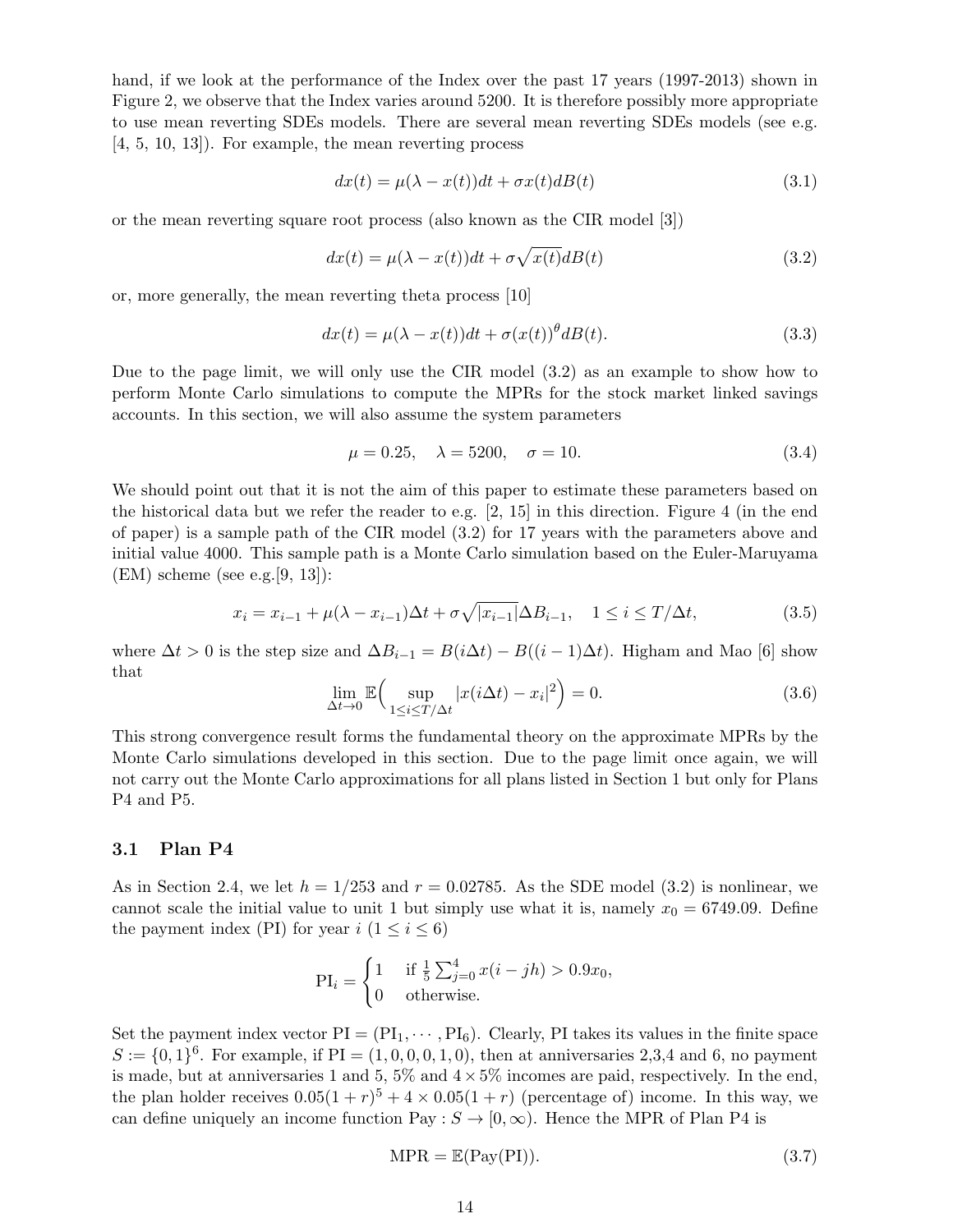We will use the EM scheme with step size  $\Delta t$  to approximate  $x(i - jh)$  for  $i = 1, 2, \dots, 6$ and  $j = 4, 3, 2, 1, 0$ . Denote the EM approximation to  $x(i - jh)$  by  $X(i - jh)$ . The approximate PI for year  $i$  is then

$$
\text{PI}_i(\Delta t) = \begin{cases} 1 & \text{if } \frac{1}{5} \sum_{j=0}^4 X(i-jh) > 0.9x_0, \\ 0 & \text{otherwise.} \end{cases}
$$

Let  $PI(\Delta t) = (PI_1(\Delta t, \dots, PI_6(\Delta t)).$ 

**Theorem 3.1** For Plan  $P_4$ , we have

$$
MPR = \lim_{\Delta t \to 0} \mathbb{E}(Pay(PI(\Delta t))). \qquad (3.8)
$$

Proof. By (3.6), we have

$$
\lim_{\Delta t \to 0} \mathbb{E} \Big( \sup_{1 \le i \le 6, \ 0 \le j \le 4} |x(i - jh) - X(i - jh)|^2 \Big) = 0. \tag{3.9}
$$

Define

$$
\bar{x}_i = \frac{1}{5} \sum_{j=0}^{4} x(i - jh)
$$
 and  $\bar{X}_i = \frac{1}{5} \sum_{j=0}^{4} X(i - jh)$ 

for  $1 \leq i \leq 6$ . It then follows from (3.9) that

$$
\lim_{\Delta t \to 0} \mathbb{E} \Big( \sup_{1 \le i \le 6} |\bar{x}_i - \bar{X}_i|^2 \Big) = 0. \tag{3.10}
$$

Recalling the definitions of PI<sub>i</sub> and PI<sub>i</sub>( $\Delta t$ ) as well as that the function Pay is defined on the finite space  $S = \{0,1\}^6$ , we see easily that the required assertion (3.8) holds if we can show

$$
\lim_{\Delta t \to 0} [\mathbb{P}(F_i \cap G_i^c) + \mathbb{P}(F_i^c \cap G_i)] = 0, \quad 1 \le i \le 6,
$$
\n(3.11)

where  $F_i = {\bar{x}_i > 0.9x_0}$ ,  $F_i^c = \Omega - F_i$  and  $G_i = {\bar{X}_i > 0.9x_0}$ ,  $G_i^c = \Omega - G_i$ . We now show this for  $i = 1$ . Note that both  $\bar{x}_1$  and  $\bar{X}_1$  are continuously distributed random variables. Thus, for any  $\epsilon \in (0, 1)$ , there is a sufficiently small  $\delta > 0$  such that

$$
\mathbb{P}(0.9x_0 < \bar{x}_1 < 0.9x_0 + \delta) + \mathbb{P}(0.9x_0 < \bar{X}_1 < 0.9x_0 + \delta) < \epsilon/2. \tag{3.12}
$$

Moreover, it follows from (3.13) that there is a sufficiently small  $\Delta t^* > 0$  such that

$$
\mathbb{P}(|\bar{x}_1 - \bar{X}_1| \ge \delta) < \epsilon/2, \quad \forall \Delta t < \Delta t^*.
$$
\n(3.13)

Therefore, for any  $\Delta t < \Delta t^*$ , we derive that

$$
\mathbb{P}(F_i \cap G_i^c) + \mathbb{P}(F_i^c \cap G_i)
$$
\n
$$
\leq \mathbb{P}(\{\bar{x}_1 \geq 0.9x_0 + \delta\} \cap G_i^c) + \mathbb{P}(0.9x_0 < \bar{x}_1 < 0.9x_0 + \delta)
$$
\n
$$
+ \mathbb{P}(F_i^c \cap \{\bar{X}_1 \geq 0.9x_0 + \delta\}) + \mathbb{P}(0.9 < \bar{X}_1 < 0.9x_0 + \delta)
$$
\n
$$
\leq \mathbb{P}(|\bar{x}_1 - \bar{X}_1| \geq \delta) + \mathbb{P}(0.9x_0 < \bar{x}_1 < 0.9x_0 + \delta)
$$
\n
$$
+ \mathbb{P}(0.9X_0 < \bar{X}_1 < 0.9x_0 + \delta)
$$
\n
$$
+ \epsilon.
$$

This means that (3.11) holds for  $i = 1$ . In the same way, we can show it holds for  $i = 2, \dots, 6$ . The proof is therefore complete.

The theorem shows that if we choose the step size  $\Delta t$  sufficiently small, we then have  $\mathbb{E}(\text{Pay}(PI(\Delta t))) \approx \text{MPR}$ . By the large number theory, if we simulate a sample of a large size for PI( $\Delta t$ ), its sample mean gives a good approximation for the MPR. The theory above leads us to design an R-function to perform the Monte Carlo simulations in order to get the MPR for this plan: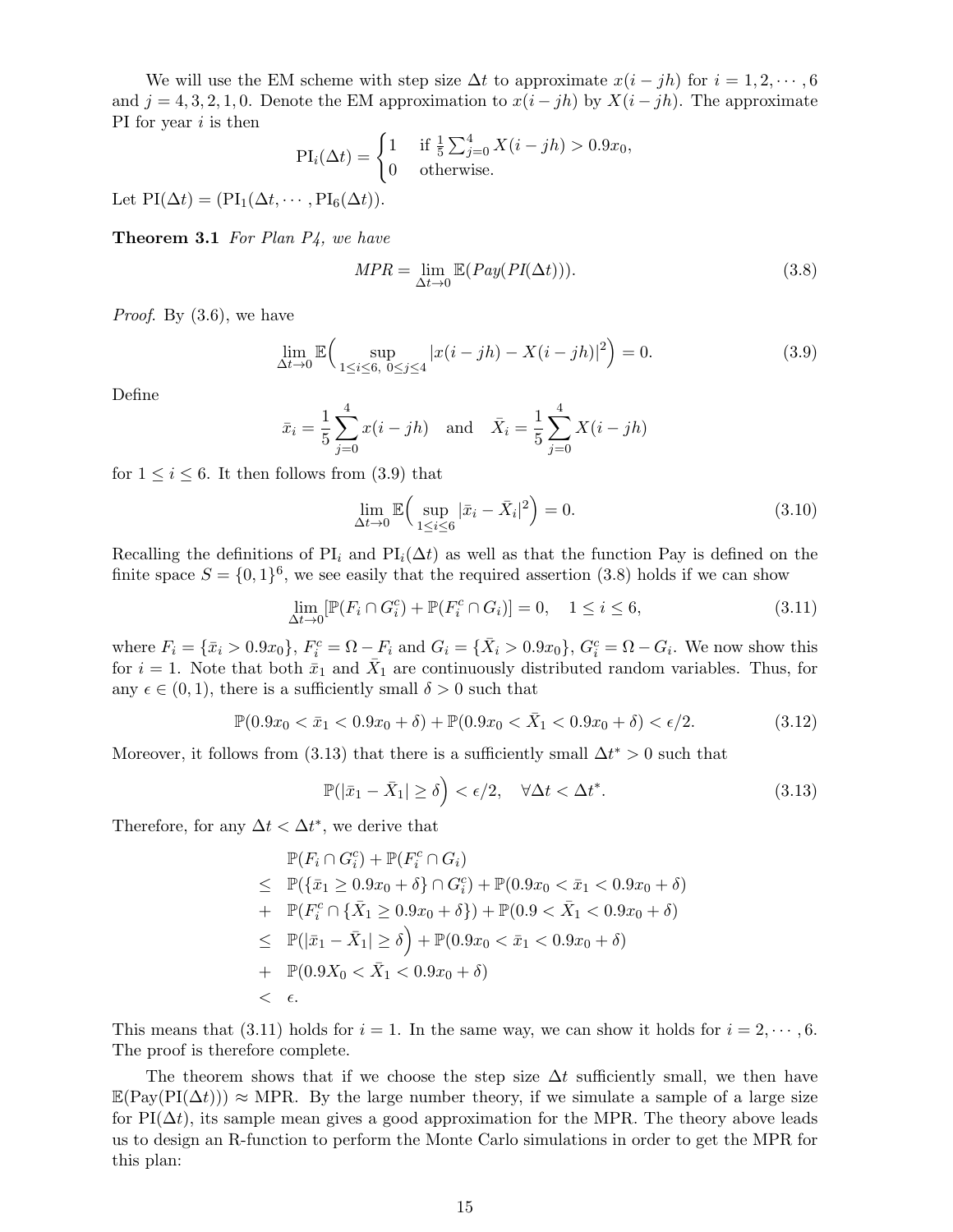```
CIRP4 \le-function(x0,a,b,c,r,M,N){
## dx=a(b-x)dt+cxdB(t), x0 initial index level
## r fixed interest rate
## N sample size, Dt=1/(253M)
pay \leftarrow \text{rep}(0, N)d \leftarrow 0.9*x0Dt <- 1/(253*M)
L < -6*253*M+1yr<-249:253
yr<-c(yr,253+yr,2*253+yr,3*253+yr,4*253+yr,5*253+yr)
yr<-yr*M+1
for (k \in \{1:N\})X \leftarrow \text{rep}(0, L)X[1]=x0for (i in 2:L){
X[i]=X[i-1]+a*(b-X[i-1])*Dt+c*sqrt(abs(X[i-1]))*sqrt(Dt)*rnorm(1)]X < -X[yr]X \leftarrow \text{cumsum}(X)PIL <- X[c(5,10,15,20,25,30)]-c(0,X[c(5,10,15,20,25)])
PIL <- PIL/5
PI < -rep(0,6)PI[PIL>d] <- 1
cyr=0
for (j in 1:6){
if (PI[j]>0.5) {pay[k]+0.05*(cyr+1)*(1+r)^(6-j)-> pay[k]
cyr=0}
else {cyr+1-> cyr}}}
sum(pay)/N}
```
For example, using the parameters in (3.4), the step size  $\Delta t = 1/2530$  and the sample size 10000, by performing

CIRP4(6749.09,0.25,5200,10,0.02875,10,10000)

we get the approximate  $MPR = 0.1815733$ . This indicates that Plan P4 is worse than a 6-year fixed rate bound, if the Index follows the CIR model (3.2) with the parameters specified in (3.4). This is not surprising as the mean index is 5200 and hence the index is very likely to be below  $0.9x_0 = 6074.18.$ 

### 3.2 Plan P5

We will use the same notation as in Section 2.5. Set  $h = 6/304$ . Then the closing levels of the Index at the end of the 304 weeks are  $x_j = x(jh)$  ( $1 \le j \le 304$ ). Define the payment indices

$$
\text{PI}_j = \begin{cases} 1 & \text{if } 4500 \le x_j \le 9000, \\ 0 & \text{otherwise,} \end{cases}
$$

and form the payment index vector  $PI = (PI_1, \dots, PI_{304})$ . Clearly,  $PI \in S := \{0, 1\}^{304}$ . Let us now define an income function Inc :  $S \to [0, \infty)$  by

$$
Inc(v) = \sum_{i=1}^{24} r_{qp} p_i (1 + r_w)^{304 - q_i}
$$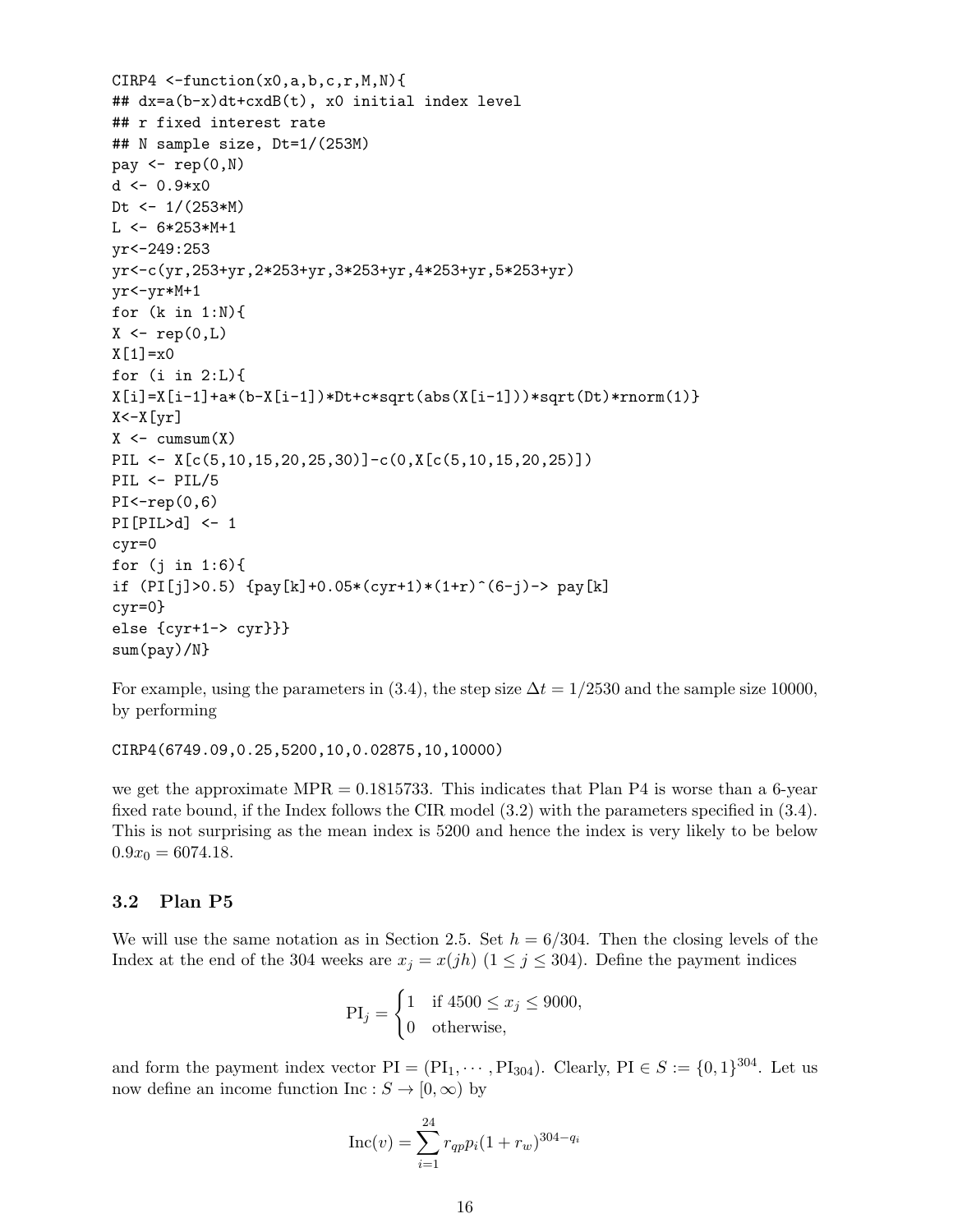for  $v = (v_1, \dots, v_{304}) \in S$ , where  $q_0 = 0$ ,  $q_i = \sum_{k=1}^{i} q w_k$  and

$$
p_i = \frac{1}{q w_i} \sum_{j=q_{i-1}+1}^{q_i} v_j.
$$

With this function, the income (percentage) over the 304 weeks is  $Inc(PI)$ . On the other hand, if the value of the Index at the end of the term, namely the Final Index Level (FIL),  $x_{304}$  is below 4500 points, then initial investment will be reduced by  $(x_0 - x_{304})/x_0$ , which is the percentage of loss. Therefore, the mean percentage of return in 6 year is

$$
MPR = \mathbb{E}\left(\text{Inc}(PI) - \frac{x_0 - x_{304}}{x_0}\right). \tag{3.14}
$$

We will use the EM scheme with step size  $\Delta t$  to get the approximate solutions  $X_j \approx x_j$  for  $1 \leq j \leq 304$ . Define the approximate payment indices

$$
\text{PI}_j(\Delta t) = \begin{cases} 1 & \text{if } 4500 \le X_j \le 9000, \\ 0 & \text{otherwise,} \end{cases}
$$

and form the approximate payment index vector  $PI(\Delta t) = (PI_1(\Delta t), \cdots, PI_{304}(\Delta t)).$ 

Theorem 3.2 For Plan P5, we have

$$
MPR = \lim_{\Delta t \to 0} \mathbb{E}\left(Inc(PI(\Delta t) - \frac{x_0 - X_{304}}{x_0})\right). \tag{3.15}
$$

The proof is similar to that of Theorem 3.2 so is omitted. This theorem leads us to design the following R-function to perform the Monte Carlo simulations in order to get the approximate MPR for Plan P5:

```
CIRP5 \leftarrow function(x0,a,b,c,r,rp,M,N){
## dx=a(b-x)dt+cxdB(t), x0 initial index level
## r fixed interest rate, rp payment rate
## N sample size, Dt=6/(304M)
rw=(1+r)^{6}(6/304)-1rqp=rp/4
pay \leq rep(0, N)Dt <- 6/(304*M)
L < -304*M+1wk \leftarrow (1:304)*M+1qw1 \leftarrow c(12,13,13,13)
qw2 \leftarrow c(12,13,12,13)
qw <- c(qw1,qw1,qw2,qw1,qw1,qw2)
q \leftarrow \text{cumsum}(qw)intwk < -304-qincome<-rep(0,times=N)
loss<-rep(0,times=N)
for (i in 1:N){
X \leftarrow \text{rep}(0, L)X[1]=x0for (k in 2:L){
X[k]=X[k-1]+a*(b-X[k-1])*Dt+c*sqrt(abs(X[k-1]))*sqrt(Dt)*rnorm(1)]x \leftarrow X[wk]
```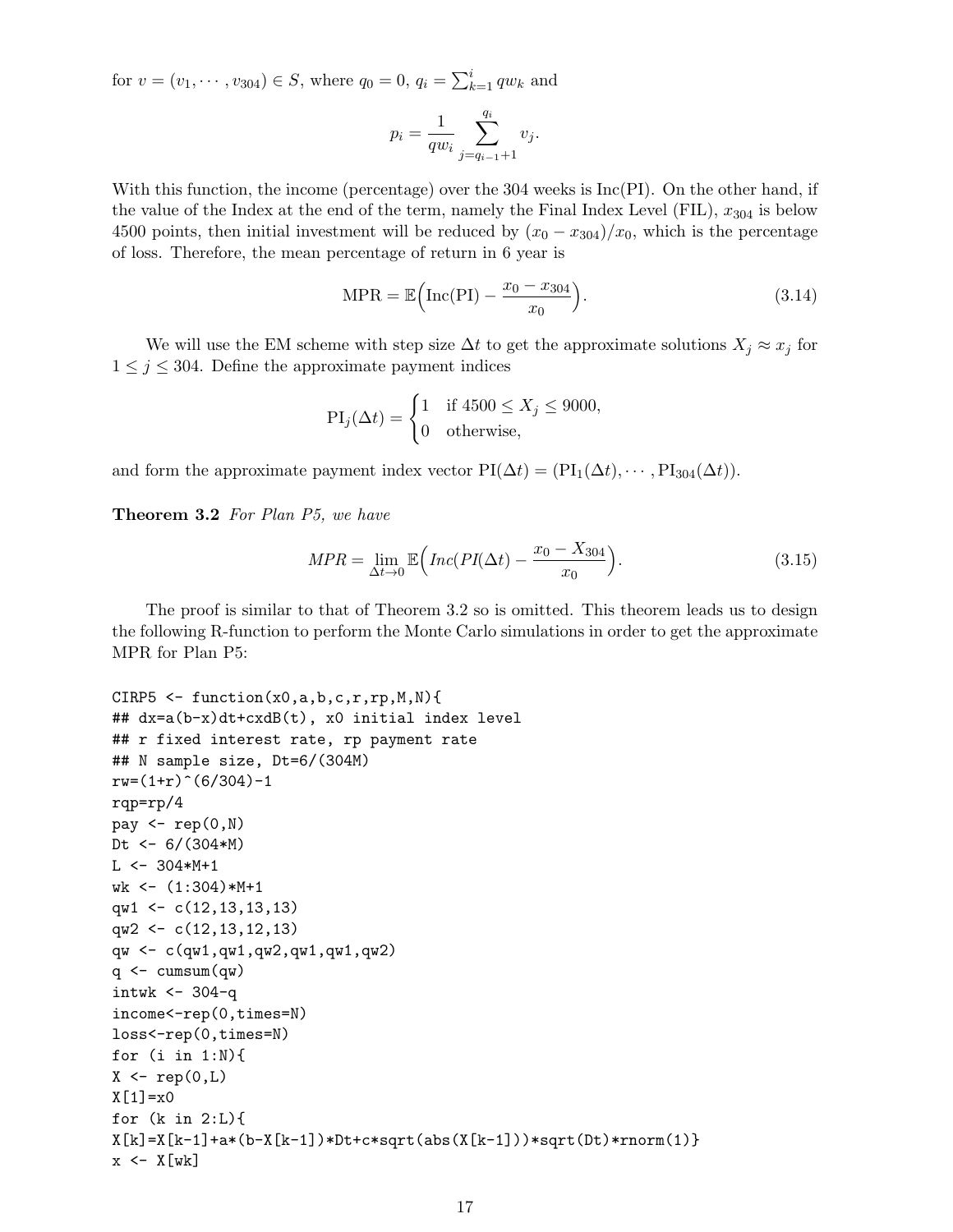```
PI \le-rep(1,times=304)
PI[x<4500] <- 0
PI[x>9000] <- 0
PI <- cumsum(PI)
p <- (PI[q]-c(0,PI[q[1:23]]))/qw
income[i] <- sum(rqp*p*(1+rw)^{\text{int}}wk)I=0I[x[304]<4500]<-1
loss[i]=I*(x0-x[304])/x0}
sum(income-loss)/N}
```
For example, using the parameters in (3.4), the step size  $\Delta t = 6/30400$  and the sample size 10000, by performing

CIRP5(6749.09,0.25,5200,10,0.02875,0.065,100,1000)

we get the approximate  $MPR = 0.3320692$ . This indicates that Plan P5 is much better than a 6-year fixed rate bound, if the Index follows the CIR model (3.2) with the parameters specified in (3.4). This is not surprising as the mean index is 5200 and the starting index level is 6749.09 and hence the index is very likely to be in the range from 4500 to 9000 in the next a few years.

# 4 Conclusions

In this paper, we have discussed five typical savings plans linked to the UK FTSE 100 Index. For some of them, we have obtained theoretical formulas for the MPRs which can either be computed explicitly or numerically. For most of them, we have established the approximation theory which enables us to perform Monte Carlo simulations to obtain the approximate MPRs. The theory established in this paper can be applied to other stock market linked savings accounts.

# 5 Appendix

The daily closing levels of FTSE 100 in year 2013:

```
[1] 6027.37 6047.34 6089.84 6064.58 6053.63 6098.65 6101.51 6121.58 6107.86
[10] 6117.31 6103.98 6132.36 6154.41 6180.98 6179.17 6197.64 6264.91 6284.45
[19] 6294.41 6339.19 6323.11 6276.88 6347.24 6246.84 6282.76 6295.34 6228.42
[28] 6263.93 6277.06 6338.38 6359.11 6327.36 6328.26 6318.19 6379.07 6395.37
[37] 6291.54 6335.70 6355.37 6270.44 6325.88 6360.81 6378.60 6345.63 6431.95
[46] 6427.64 6439.16 6483.58 6503.63 6510.62 6481.50 6529.41 6489.65 6457.92
[55] 6441.32 6432.70 6388.55 6392.76 6378.38 6399.37 6387.56 6411.74 6490.66
[64] 6420.28 6344.12 6249.78 6276.94 6313.21 6387.37 6416.14 6384.39 6343.60
[73] 6304.58 6244.21 6243.67 6286.59 6280.62 6406.12 6431.76 6442.59 6426.42
[82] 6458.02 6430.12 6451.29 6460.71 6521.46 6557.30 6583.48 6592.74 6624.98
[91] 6631.76 6686.06 6693.55 6687.80 6723.06 6755.63 6803.87 6840.27 6696.79
[100] 6654.34 6762.01 6627.17 6656.99 6583.09 6525.12 6558.58 6419.31 6336.11
[109] 6411.99 6400.45 6340.08 6299.45 6304.63 6308.26 6330.49 6374.21 6348.82
[118] 6159.51 6116.17 6029.10 6101.91 6165.48 6243.40 6215.47 6307.78 6303.94
[127] 6229.87 6421.67 6375.52 6450.07 6513.08 6504.96 6543.41 6544.94 6586.11
[136] 6556.35 6571.93 6634.36 6630.67 6623.17 6597.44 6620.43 6587.95 6554.79
[145] 6560.25 6570.95 6621.06 6681.98 6647.87 6619.58 6604.21 6511.21 6529.68
[154] 6583.39 6574.34 6611.94 6587.43 6483.34 6499.99 6465.73 6453.46 6390.84
```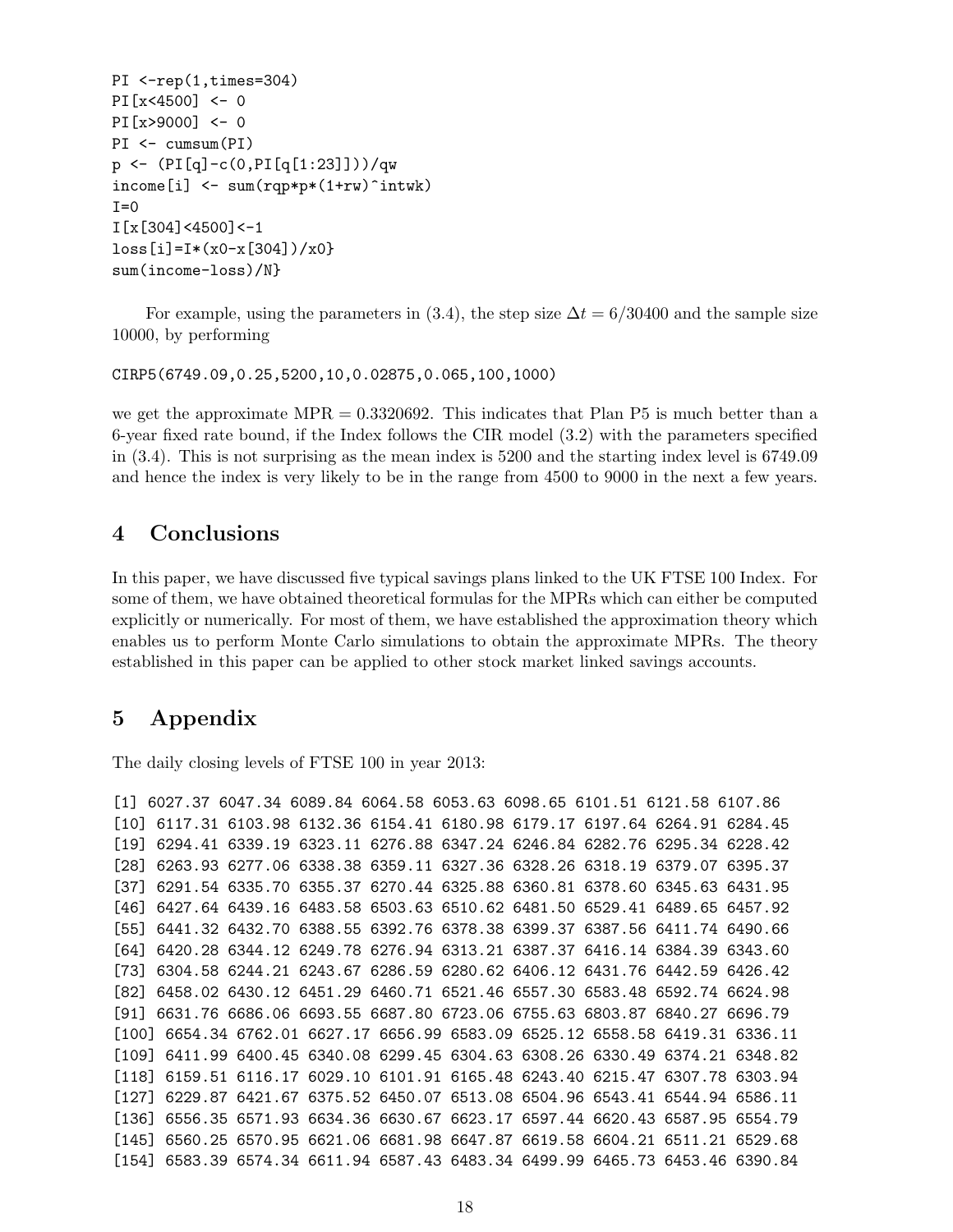[163] 6446.87 6492.10 6440.97 6430.06 6483.05 6412.93 6506.19 6468.41 6474.74 [172] 6532.44 6547.33 6530.74 6583.99 6588.43 6588.98 6583.80 6622.86 6570.17 [181] 6558.82 6625.39 6596.43 6557.37 6571.46 6551.53 6565.59 6512.66 6462.22 [190] 6460.01 6437.50 6449.04 6453.88 6437.28 6365.83 6337.91 6430.49 6487.19 [199] 6507.65 6549.11 6571.59 6576.16 6622.58 6654.20 6695.66 6674.48 6713.18 [208] 6721.34 6725.82 6774.73 6777.70 6731.43 6734.74 6763.62 6746.84 6741.69 [217] 6697.22 6708.42 6728.37 6726.79 6630.00 6666.13 6693.44 6723.46 6698.01 [226] 6681.08 6681.33 6674.30 6694.62 6636.22 6649.47 6654.47 6650.57 6595.33 [235] 6532.43 6509.97 6498.33 6551.99 6559.48 6523.31 6507.72 6445.25 6439.96 [244] 6522.20 6486.19 6492.08 6584.70 6606.58 6678.61 6694.17 6750.87 6731.27 [253] 6749.09

### Acknowledgements

The authors would like to thank the referees for their helpful comments and suggestions. The authors would also like to thank the Leverhulme Trust (RF-2015-385), the EPSRC (EP/E009409/1), the Royal Society of London (IE131408), the Royal Society of Edinburgh (RKES115071), the London Mathematical Society (11219), the Edinburgh Mathematical Society (RKES130172), the National Natural Science Foundation of China (71573043, 71473039) and the Ministry of Education (MOE) of China for their financial support.

### References

- [1] Black, F. and Scholes, M., The pricing of options and corporate liabilities, J. Polit. Econ. 81 (1973), 637–659.
- [2] Chan, K.C., Karolyi, G.A., Longstaff, F.A. and Sanders, A.B., An eMPRrical comparison of alternative models of the short-term interest rate, The Journal of Finance, 47(3) (1992), 1209–1227.
- [3] Cox, J.C., Ingersoll, J. and Ross, S.A., A theory of the term structure of interest rates, Econometrica 53 (1985), 385–407.
- [4] Elliott, R. and Kopp, E., Mathematics of Financial Markets, Springer, 1998.
- [5] Heston, S.I., A closed-form solution for options with stochastic volatility with applications to bond and currency options, Rev. Financ. Stud. 6 (1993), 327-434.
- [6] Higham, D.J. and Mao, X., Convergence of Monte Carlo simulations involving the meanreverting square root process, J. Comput. Financ. 8 (2005), 35–61.
- [7] Hull, J. and White, A., The pricing of options on assets with stochastic volatilities, J. Financ. 42 (1987), 281–300.
- [8] Hobson, D.G. and Rogers, L.C.G., Complete Models with Stochastic Volatility, Math. Financ. 8 (1998), 27–48.
- [9] Kloeden, P.E. and Platen, E., Numerical Solution of Stochastic Differential Equations, Springer-Verlag, 1992.
- [10] Lewis, A.L., Option Valuation under Stochastic Volatility : with Mathematica Code, Finance Press, California, 2000.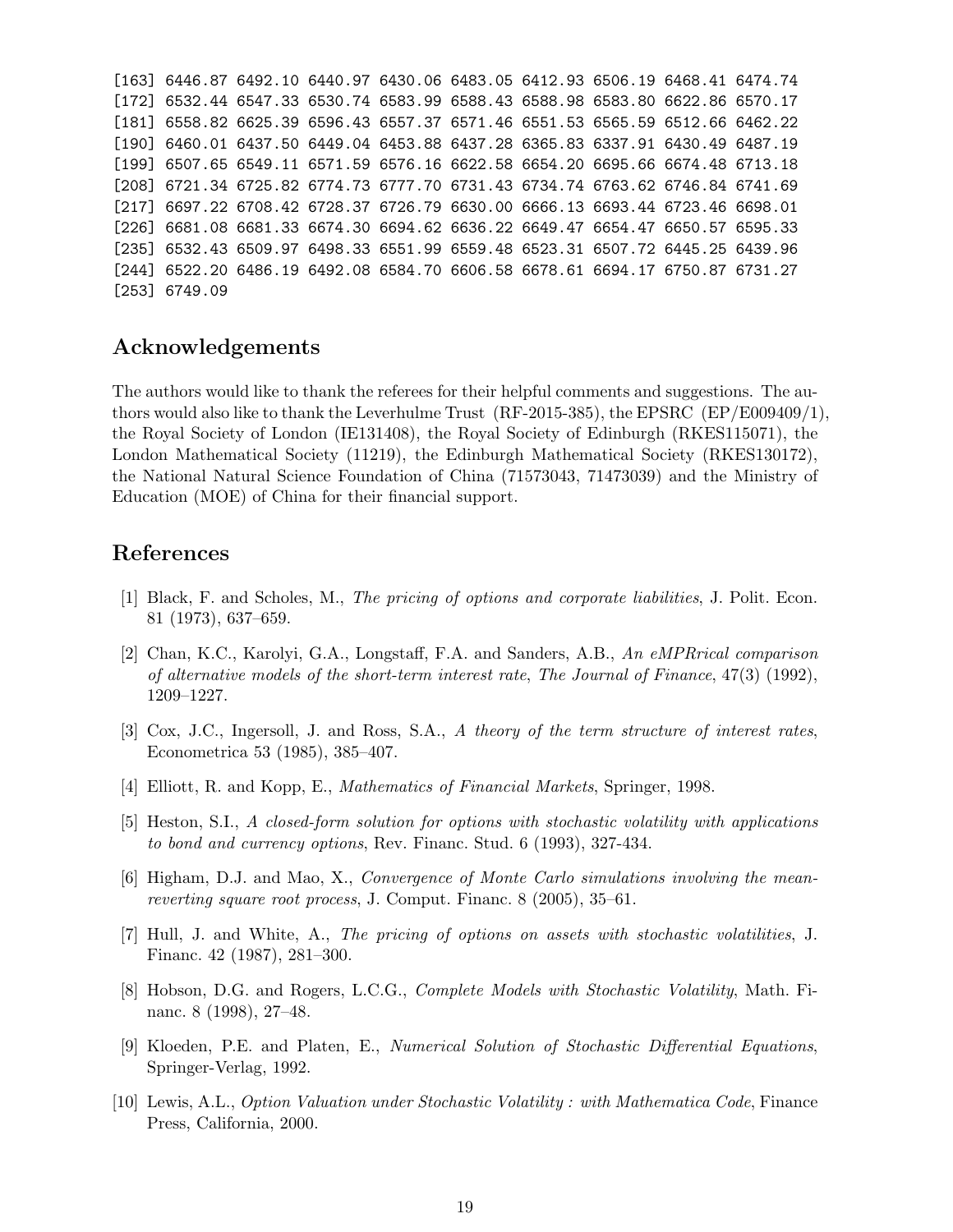- [11] Mao, X., Stability of Stochastic Differential Equations with Respect to Semimartingales, Longman Scientific and Technical, 1991.
- [12] Mao, X., Exponential Stability of Stochastic Differential Equations, Marcel Dekker, 1994.
- [13] Mao, X., Stochastic Differential Equations and Applications, 2nd Edition, Horwood, 2007.
- [14] Merton, R.C., *The theory of rational optional pricing*, Bell J. Econ. Manag. Sci. 4 (1973), 141–183.
- [15] Nowman, K.B., Gaussian estimation of single-factor continuous time models of the term structure of interest rate, The Journal of Finance 52(4) (1997), 1695–1706.
- [16] Samuelson, P., Rational theory of warrant pricing, Industrial Management Review 6 (1965), 13–39.
- [17] Vasicek, O., An equilibrium characterisation of the term structure, Journal of Financial Economics 5 (1977), 177–188.

# Figures



Figure 1: FTSE 100 Index: 2013



Figure 2: FTSE 100 Index: 1997-2013